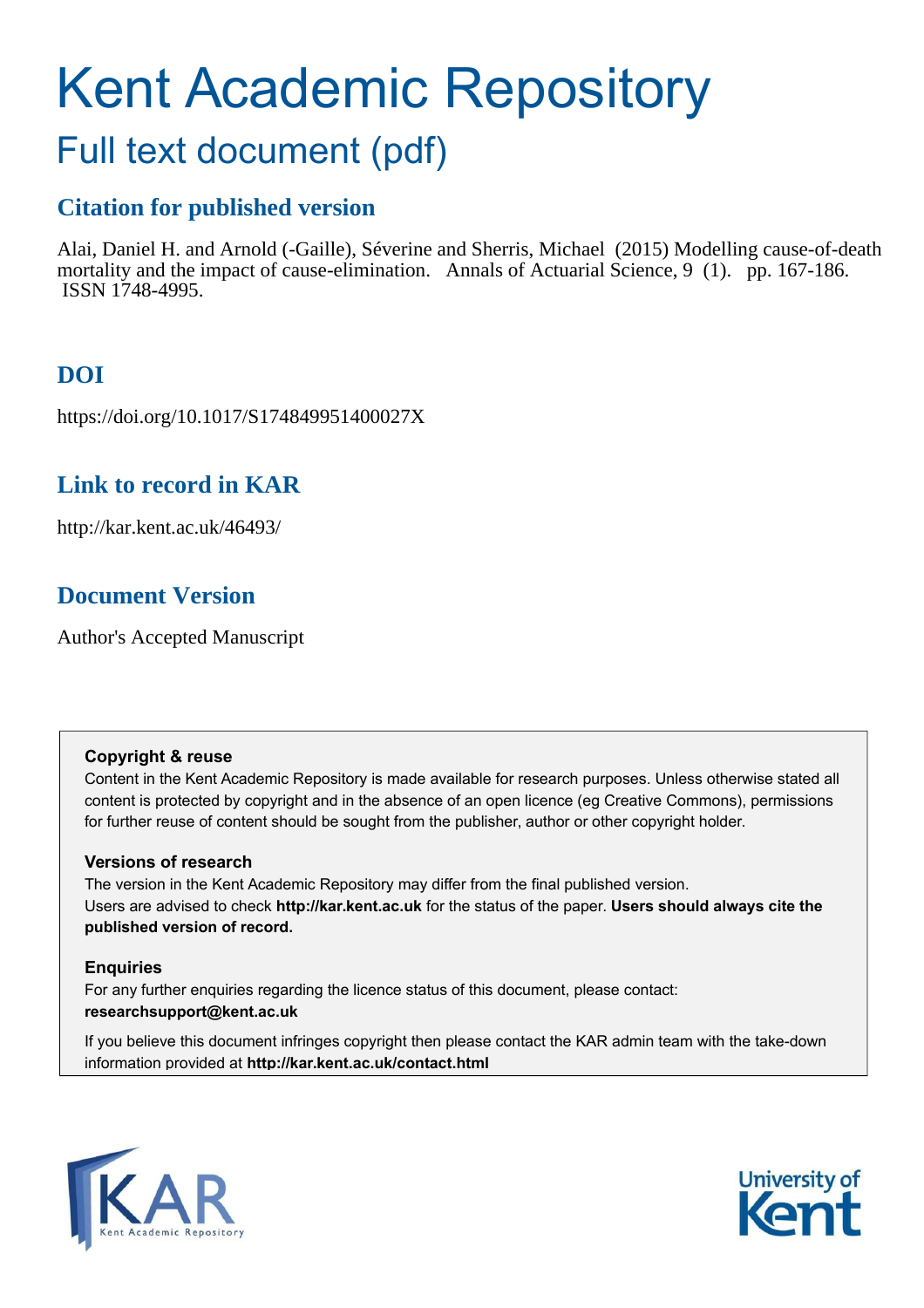## Modelling Cause-of-Death Mortality and the Impact of Cause-Elimination

Daniel H. Alai<sup>1</sup> Séverine Arnold (-Gaille)<sup>2</sup> Michael Sherris<sup>3</sup>

School of Mathematics, Statistics and Actuarial Science University of Kent, Canterbury, Kent CT2 7NF, UK

Department of Actuarial Science Faculty of Business and Economics (HEC Lausanne) University of Lausanne, 1015 Lausanne, Switzerland

CEPAR, Risk and Actuarial Studies, Australian School of Business UNSW, Sydney NSW 2052, Australia

#### Abstract

The analysis of causal mortality provides rich insight into changes in mortality trends that are hidden in population level data. Therefore, we develop and apply a multinomial logistic framework to model causal mortality. We use internationally classified cause-of-death categories and data obtained from the World Health Organization. Inherent dependence amongst the competing causes is accounted for in the framework, which also allows us to investigate the effects of improvements in, or the elimination of, cause-specific mortality. This has applications to scenario-based forecasting often used to assess the impact of changes in mortality. The multinomial model is shown to be more conservative than commonly used approaches based on the force of mortality. We use the model to demonstrate the impact of cause-elimination on aggregate mortality using residual life expectancy and apply the model to a French case study.

Keywords: Cause-of-Death Mortality, Multinomial Logistic Regression, Cause-Elimination, Life Expectancy, Mortality Forecasts JEL Classifications: G22, G32, C51, C18

<sup>1</sup>d.h.alai@kent.ac.uk

 $^2$ severine.arnold@unil.ch

 $3<sub>m.s</sub>$ herris@unsw.edu.au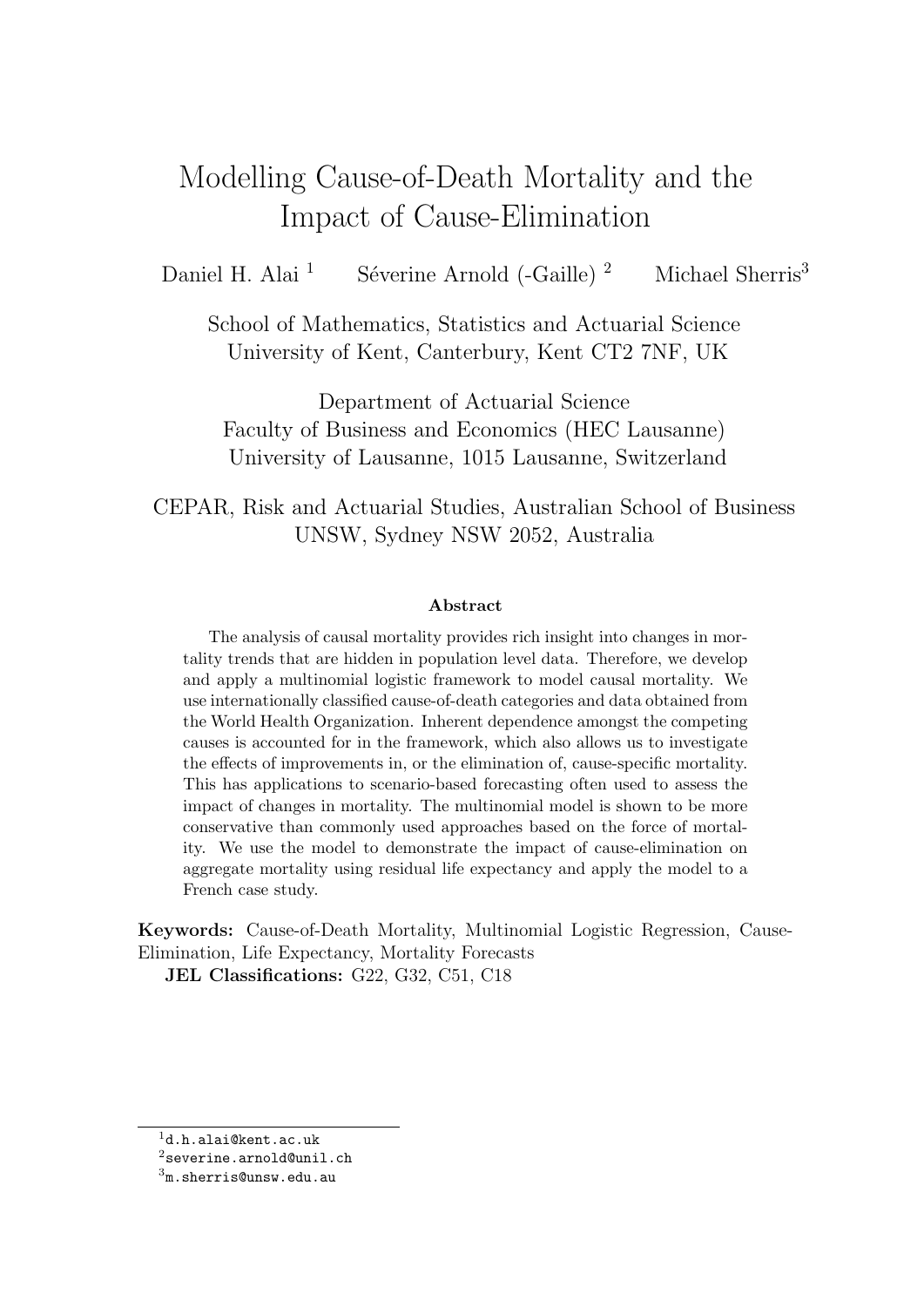## 1 Introduction

Mortality rate improvements have significantly impacted life insurance as well as private and public pension systems. Cause-of-death data provides additional insight into these improvement trends. We add to the area of causal mortality modelling by developing and applying the multinomial logistic model. This allows a better understanding of the potential impact of the various causes of death on aggregate mortality. The multinomial logistic model provides a framework for cause-elimination that is easy to employ and complements current methods used in practice. It offers a new perspective on the potential impact of medical innovation. It has applications in life insurance for insurers that are developing mortality scenarios, and is particularly relevant with recent developments in Solvency 2 regulations. It can also be applied to investigate the impact of possible future mortality trends in current European pension reforms.

The multinomial *logistic* model (also known as multinomial *logit* model) is typically used to detect factors that significantly influence a polytomous response; that is, a response with several competing outcomes. Several applications of the multinomial logistic model have been undertaken with respect to cause-of-death analysis over the past ten to twenty years. Examples include [Eberstein](#page-18-0) *et al.* [\(1990\)](#page-18-0), who used eight categorical and continuous independent variables, including marital status, education, and birth weight, to model five infant cause-specific mortality rates. [Lawn](#page-19-0) *et al.* [\(2006\)](#page-19-0) applied the multinomial logistic framework to model the distribution of neonatal deaths in countries with poor data; see [Johnson](#page-19-1) *et al.* [\(2010\)](#page-19-1) and Liu *[et al.](#page-19-2)* [\(2012\)](#page-19-2) for related work. [Bradshaw](#page-17-0) *et al.* [\(2003\)](#page-17-0) and [Shahraz](#page-21-0) *et al.* [\(2012\)](#page-21-0) employed a multinomial model to redistribute unknown or ill-defined deaths; see [Murray](#page-20-0) *et al.* [\(2006\)](#page-20-0) for a related application to ill-defined causes. Park *[et al.](#page-20-1)* [\(2006\)](#page-20-1) incorporated the multinomial logistic framework in the modelling process in order to take into account the impact of the tenth revision of the international classification of diseases.

However, none of these studies have investigated cause-specific mortality over the entire age-range. Previous applications have been solely on infant mortality. As mentioned by [Foreman](#page-18-1) *et al.* [\(2012\)](#page-18-1), *current techniques do not allow for us to take advantage of such modelling advances within a multinomial framework*. Since past studies were mainly interested to find the variables that have the largest impact on cause-specific mortality, many variables were included in the model, and thus computational power issues arose. However, this is not an issue when relatively few regressors are included in the model. Our focus is on utilizing a framework that accounts for the nature of competing risks, that provides additional insights to existing research based on joint risk factors, frailties, hazard rates, and copulas. Since cause-specific mortality data typically includes two variables of interest, namely age and time, the multinomial logistic model is easy to employ. More importantly, the multinomial logistic framework parsimoniously quantifies the impact in the event that a cause is (partially) eliminated; for example, in case a cure is found for a specified disease. This significantly increases the applicability of the model framework.

The competing nature of cause-of-death mortality rates has challenged many researchers over the past. Indeed, the study of competing risks brings necessarily the interesting question of dependence. To put our work in perspective, we briefly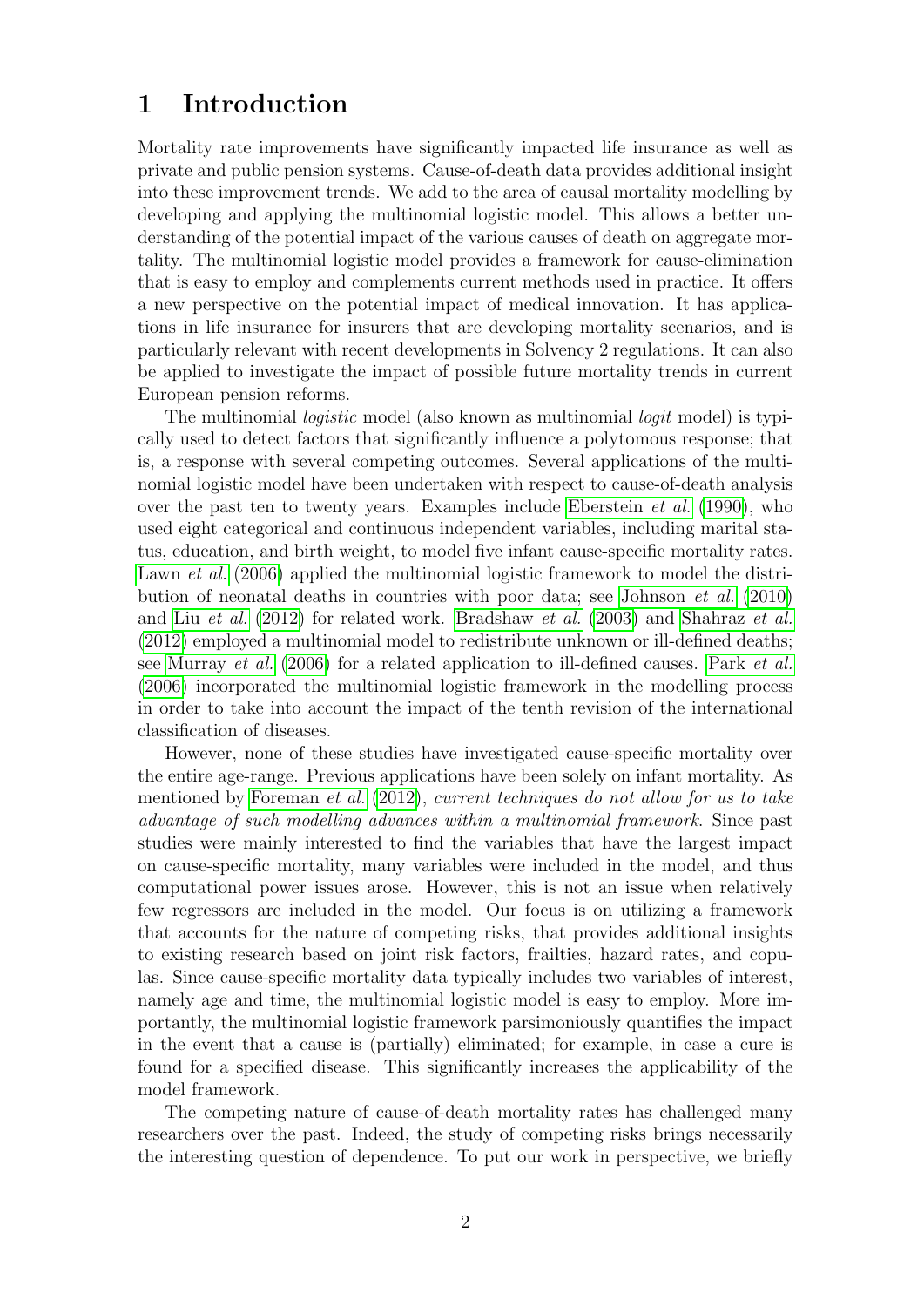review various other cause-specific mortality studies that have been interested in the dependence/independence assumptions over the past few decades. The regularlyused independence assumption is among the limitations of cause-specific mortality studies. For a broader discussion on the benefits, limitations and risks of decomposing mortality by cause of death, see e.g. [Tuljapurkar \(1998\)](#page-21-1), [Gutterman and](#page-18-2) [Vanderhoof \(1998\)](#page-18-2), [Tabeau](#page-21-2) *et al.* [\(2001\)](#page-21-2), [Booth and Tickle \(2008\)](#page-17-1) and [Richards](#page-20-2) [\(2009\)](#page-20-2).

The benefits of forecasting mortality for each cause in isolation and then aggregating them to forecast total mortality rates has been an area of interest. Such studies assume that the causes of death are independent and, as such, can be forecast independently from one another. For example, [McNown and](#page-20-3) Rogers [\(1992\)](#page-20-3) used univariate ARIMA models to forecast the parameters of a multi-exponential function fitted to the age pattern of mortality. Based on data from 1960 to 1975, they forecast four main causes of death (heart diseases, cancer, vascular diseases, accident and violence) until 1985. Similar studies include [Caselli \(1996\)](#page-18-3) and [Wilmoth](#page-21-3) [\(1996\)](#page-21-3), who considered the impact on projections of modelling mortality rates by cause; [Rogers and Gard \(1991\)](#page-20-4), who illustrated several applications of the Heligman-Pollard function, one of them used to forecast cause-specific mortality; [Wilmoth](#page-21-4) [\(1995\)](#page-21-4), who demonstrated that for specific models, such as the Lee-Carter model, overall mortality forecasts were consistently lower than the sum of mortality forecasts based on a cause-specific approach; and [Caselli](#page-18-4) *et al.* [\(2006\)](#page-18-4) and [Tabeau](#page-21-5) *et al.* [\(1999\)](#page-21-5), who compared several forecasting approaches applied to aggregate as well as cause-specific mortality rates.

<span id="page-3-0"></span>Various models have been developed that attempt to account for the dependence between causes. For example, cause-specific mortality rates have been correlated through joint dependence on individual risk factors (covariates); see e.g. Rosén [\(2006\)](#page-21-6) and [Manton \(1986\)](#page-19-3). Frailties have also been widely employed to account for heterogeneous populations, where the dependence assumptions between the various causes are determined by the joint distribution of the frailties; see e.g. [Manton](#page-20-5) *[et al.](#page-20-5)* [\(1986\)](#page-20-5), [Vaupel and Yashin \(1983\)](#page-21-7) and [Hougaard \(1984\)](#page-19-4). Multiple causeof-death data allow the investigation of links between various causes and help to determine a *pattern of failure*, defined as a combination of causes that result in death; see e.g. [Manton](#page-20-6) *et al.* [\(1976\)](#page-20-6); [Manton and Poss \(1979\)](#page-20-7); [Manton](#page-20-8) *et al.* [\(1980a\)](#page-20-8); [Manton and Myers \(1987\)](#page-19-5). More recently, copulas have been used to model the dependence between competing risks. [Kaishev](#page-19-6) *et al.* [\(2007\)](#page-19-6) investigated (partial) cause-elimination by extending the double-decrement results of [Carriere \(1994\)](#page-18-5) to include up to four causes. [Dimitrova](#page-18-6) *et al.* [\(2013\)](#page-18-6) generalized the copula approach to include cause-elimination by *ignoring* and *eliminating* causes using the definition of these terms introduced in [Elandt-Johnson \(1976\)](#page-18-7). See [Lo and](#page-19-7) Wilke [\(2010\)](#page-19-7) for related work.

However, in practice cause dependence is not generally taken into account. Using individual risk factors or multiple causes requires significant additional data that may not be readily available, whilst the frailty model and the copula framework are more complex and thus less convenient to apply. Therefore, the most widely used approach is still based on a model developed more than 40 years ago by [Chiang](#page-18-8) [\(1968\)](#page-18-8), in which causal forces of mortality are used and which provides insight into causal trends and partially addresses dependency issues; see e.g. [Prentice](#page-20-9) *et al.* [\(1978\)](#page-20-9). For example, this approach has been widely used in past cause-elimination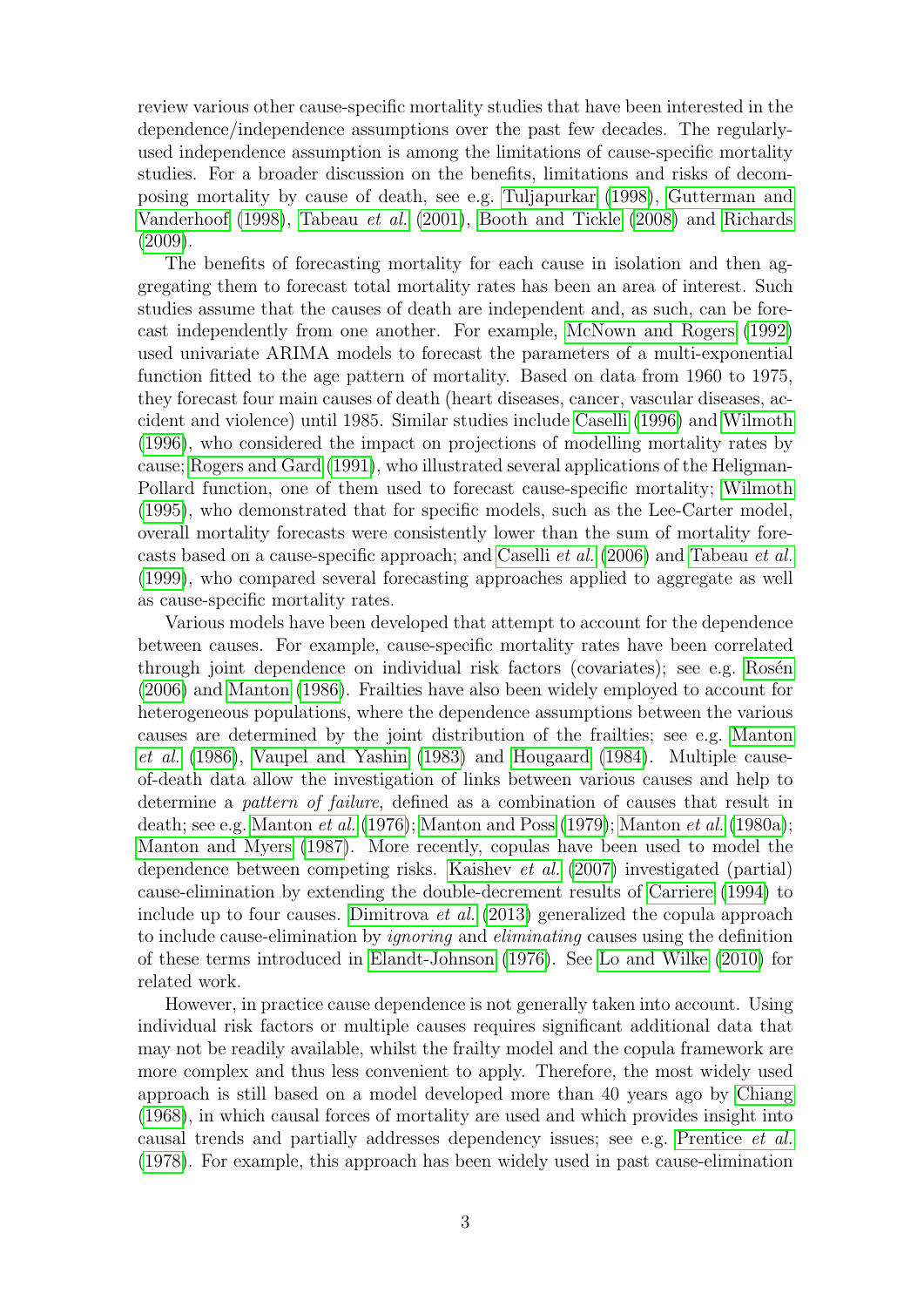and cause-delay models; see e.g. [Keyfitz \(1977\)](#page-19-8), Tsai *[et al.](#page-21-8)* [\(1978\)](#page-21-8), [Manton](#page-20-10) *et al.* [\(1980b\)](#page-20-10), [Olshansky \(1987,](#page-20-11) [1988\)](#page-20-12), and [Manton \(1991\)](#page-19-9), amongst others. Since 1968, the United States decennial life tables have been published with a special report that focuses on the impact of eliminating causes using Chiang's approach (which will also be referred to as the *force of mortality approach* or the *instantaneous approach*); see [Bayo \(1968\)](#page-17-2), [Greville](#page-18-9) *et al.* [\(1975\)](#page-18-9), [Curtin and Armstrong \(1988\)](#page-18-10), [Anderson \(1999\)](#page-17-3). United States official projections and forecasts of the Institute of Actuaries of Australia are both performed under the force of mortality approach; see [Wong-Fupuy and Haberman \(2004\)](#page-21-9) and [LIWMPC Longevity Research Group](#page-19-10) [\(2010\)](#page-19-10), respectively.

This paper aims to provide a soundly based, and relatively easy to apply, alternative to complement Chiang's traditional approach. For that purpose, the multinomial logistic model is a natural choice since causal mortality data is necessarily polytomous in nature. Furthermore, the simplicity of the model specification will allow for the incorporation of a diverse range of cause-specific mortality dependence. We assume a simple and intuitive relationship between the cause-of-death mortality rates, based on a probabilistic approach. The model provides a convenient tool for cause-elimination studies and scenarios analysis. To emphasize the complementary nature of the two approaches, we provide a comparison between the multinomial approach combined with probabilistic point of view (further referred only as the *multinomial approach*) and the method developed by Chiang.

After introducing the methodology with respect to the multinomial logistic model and life expectancy calculation in Section [2,](#page-3-0) the probabilistic approach is presented in Section [3.](#page-6-0) Total and partial cause-eliminations are introduced by shocking causal mortality. It is shown that survival increases comparatively more in the force of mortality approach than in the multinomial logistic approach. In Section [4,](#page-10-0) we illustrate the model in a case study using data for France obtained from the World Health Organization. Section [5](#page-15-0) concludes the paper.

### 2 Methodology

<span id="page-4-1"></span>In this section we provide the theoretical details of the proposed causal mortality model. We also outline the construction of residual life expectancy using an abridged life table.

#### 2.1 Multinomial Logistic Model

<span id="page-4-0"></span>Multinomial logistic regression techniques are catered to modelling probabilistic response variables for competing outcome categories; see e.g. [Menard \(2002\)](#page-20-13) and [Borooah \(2002\)](#page-17-4). The model describes a polytomous response by using a sequence of binary responses. For example, survival or death is the first binary response; if death, death by cancer or not, could be the second binary response, etc.

Let  $D_i(x, t)$  denote the random deaths from cause i for age x at time t and let  $L(x, t)$  denote the subsequent survivors that complement the deaths. Consider n causes and define  $Y(x, t)$  to be the vector of cause-specific deaths and survival. We have

$$
Y(x,t) = (D_1(x,t), D_2(x,t), \ldots, D_n(x,t), L(x,t))'.
$$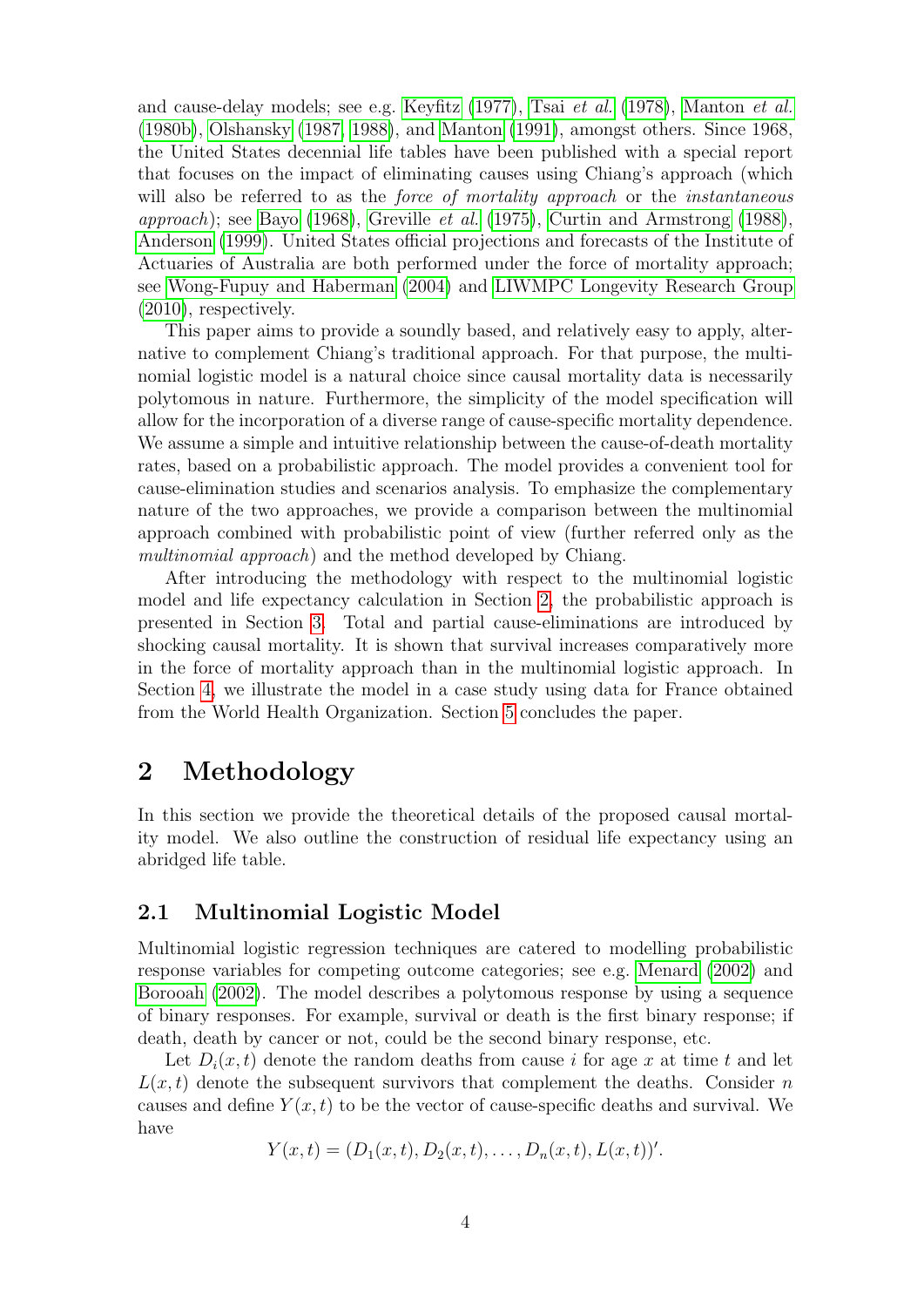We assume  $Y(x, t)$  follows a multinomial distribution, whose probability mass function, omitting the arguments  $(x, t)$ , is given by

$$
\Pr[D_1 = d_1, \dots D_n = d_n, L = l] = \frac{E!}{d_1! \cdots d_n! l!} q_1^{d_1} \cdots q_n^{d_n} p^l,
$$

where,

$$
\sum_{k=1}^{n} q_k(x, t) + p(x, t) = 1,
$$

such that  $q_k(x, t)$  describes the probability of death as a result of cause k,  $p(x, t)$ the probability of survival, and

$$
E(x,t) = l(x,t) + \sum_{k=1}^{n} d_k(x,t),
$$

where  $l(x, t)$ ,  $d(x, t)$  are realizations of the random variables  $L(x, t)$ ,  $D(x, t)$ , and the resulting measure of initial exposure is given by  $E(x, t)$ . We adopt survival as the baseline category in the multinomial logistic framework. The baseline-category logit model produces the following:

$$
\log \frac{q_i(x,t)}{p(x,t)} = X(x,t)\beta_i, \quad i = 1,\ldots,n,
$$

where  $X(x, t)$  is the design matrix and  $\beta_i$ , the vector of regression parameters especially suited to cause i. The design matrix,  $X(x, t)$ , contains values of explanatory variables; these may be indicator or numerical variables for categorical or continuous covariates, respectively. The product of the design matrix and the vector of regression parameters is called the linear predictor, or the regression formula, which we outline in Section [2.2](#page-4-0) below. Given the regression parameters and the design matrix, we apply the logistic function to obtain the probabilities of interest, which are given as follows:

$$
q_i(x,t) = \frac{\exp\{X(x,t)\beta_i\}}{1 + \sum_k \exp\{X(x,t)\beta_k\}}, \quad i = 1, ..., n,
$$
 (1)

$$
p(x,t) = \frac{1}{1 + \sum_{k} \exp\{X(x,t)\beta_k\}}.\tag{2}
$$

Notice that the form of the survival probability,  $p(x, t)$ , differs from the probabilities of death,  $q_i(x, t)$ , since survival is designated as the baseline category.

#### <span id="page-5-0"></span>2.2 The Regression Formula

Given the multinomial framework, we address the structure of the regression formula. The regression links our response to any potential covariates and is typically some combination of age, period, and cohort. There is a vast literature which investigates this component of aggregate mortality modelling starting with the seminal work of [Lee and Carter \(1992\)](#page-19-11); in addition, some overviews are provided by e.g. [Cairns](#page-17-5) *et al.* [\(2011\)](#page-17-5) and [Haberman and Renshaw \(2011\)](#page-18-11).

The nature of our data suggests the exclusion of any overt cohort covariate. The practical reason is twofold. First, we generally have a limited number of periods,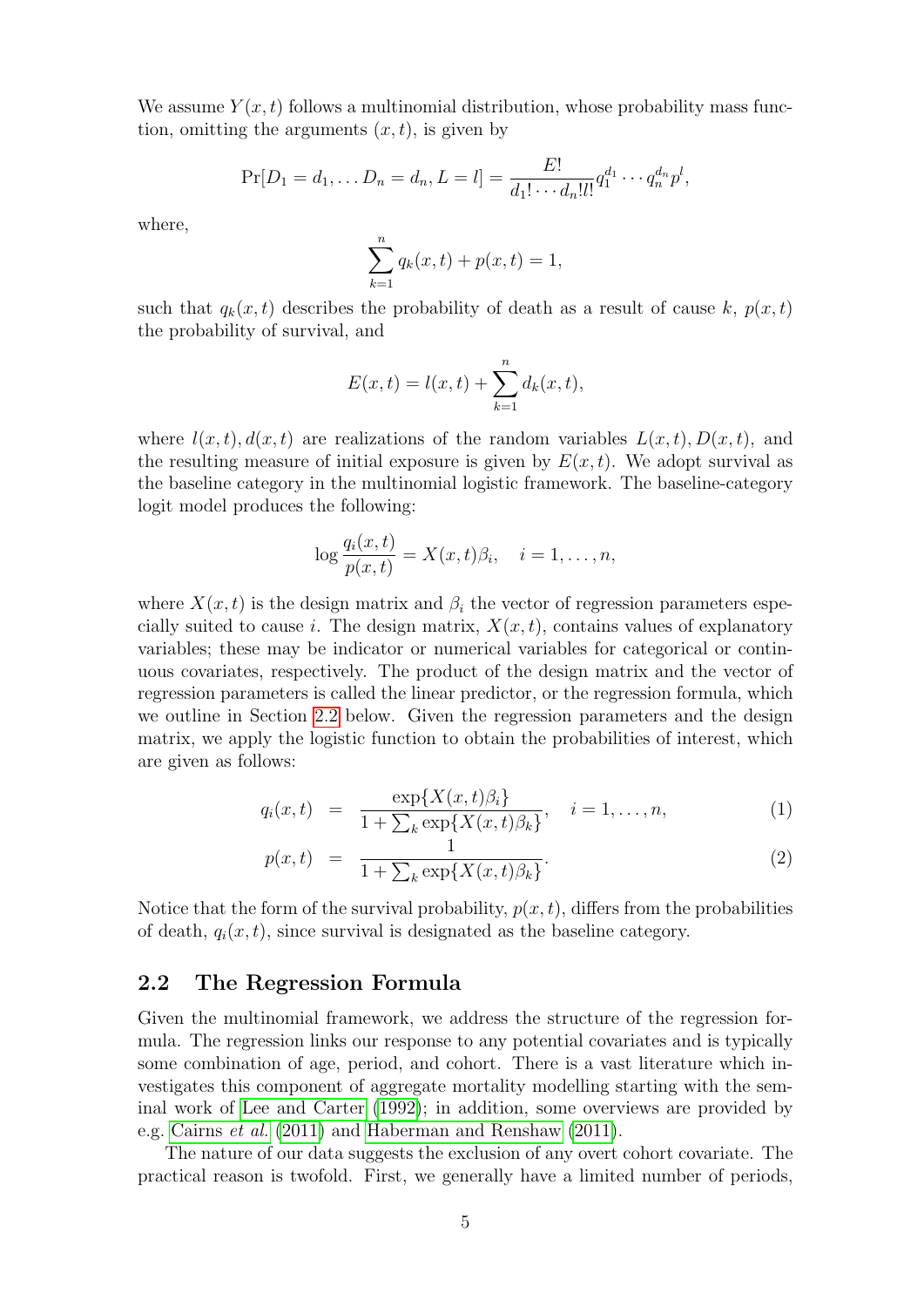which hinders our ability to identify any significant cohort trend. Second, causespecific data are presented in age-groups; we comment further on this impact in our case study below. Given that we have data by age-group, in order for cohort effects to be taken into account, the data would need to be converted to reflect single age covariates, which is a non-trivial exercise in itself. There is also an overriding theoretical reason why we avoid cohort considerations. Namely, causes of death have an intuitive relationship with periodic developments, particularly those due to medical innovations.

<span id="page-6-0"></span>Whether a covariate should be treated as categorical or continuous is a second point of consideration. Categorical covariates offer more flexibility but can overburden the model. We consider categorical *age* and continuous *period* covariates. Categorical age is both intuitive and convenient. Intuitive, since it is likely that the various age-groups exhibit contrasting behaviour with respect to the different causes of death. Convenient, since we have a limited number of age-groups. Likewise, continuous period is both intuitive and convenient. Intuitive, since mortality over time is typically classified as a *trend* whose underlying behaviour is of a functional form. Convenient, since implementing continuous time avoids resorting to time-series analysis for forecasting purposes. Lastly, to treat *both* age and period as categorical would be most flexible, but would also be susceptible to overfitting. The number of parameters in such a model would approach the number of observations. This would result in a model with near-perfect fit, but lacking the ability to produce sensible prediction.

Finally, it has been observed in the literature that various age-groups react differently to time; see e.g. [Booth](#page-17-6) *et al.* [\(2001\)](#page-17-6). Therefore, we allow for age-period interaction. The linear regression formula we adopt is as follows:

$$
\eta_i(x,t) = \beta_{0,i} + \beta_{1,i,x} + f(t; \tilde{\beta}_{i,x}),
$$

where

$$
\eta_i(x,t) = \log \frac{q_i(x,t)}{p(x,t)},
$$

and  $f(t; \tilde{\beta}_{i,x})$  is a function defining the age-period interaction. Note that the linear regression parameters are distinct for each cause *i*. The subscript x on  $\beta_{1,i}$  and  $\tilde{\beta}_{i}$ indicates the relevant age-group and the tilde on  $\tilde{\beta}_i$  signifies it is a vector of parameters. Parameters are estimated using maximum likelihood. Several environments for statistical computing contains functions fitting the multinomial logit model on some dataset; see, for example, the *mlogit* package in R or the *logistic* procedure in SAS.

#### 2.3 Residual Life Expectancy

In order to present easily-interpretable outcomes we use (residual) life expectancy. Since we work with age-groups rather than individual ages, we make use of the abridged life table method; see e.g. [Chiang \(1984\)](#page-18-12). This method mirrors that of a standard life table, with some modifications to allow for the interval age-groups. It requires an assumption on the relationship between central and crude mortality rates governed by a parameter denoted  $a_x$ . This parameter takes the interpretation of the average proportion of the year lived for those that died. Throughout the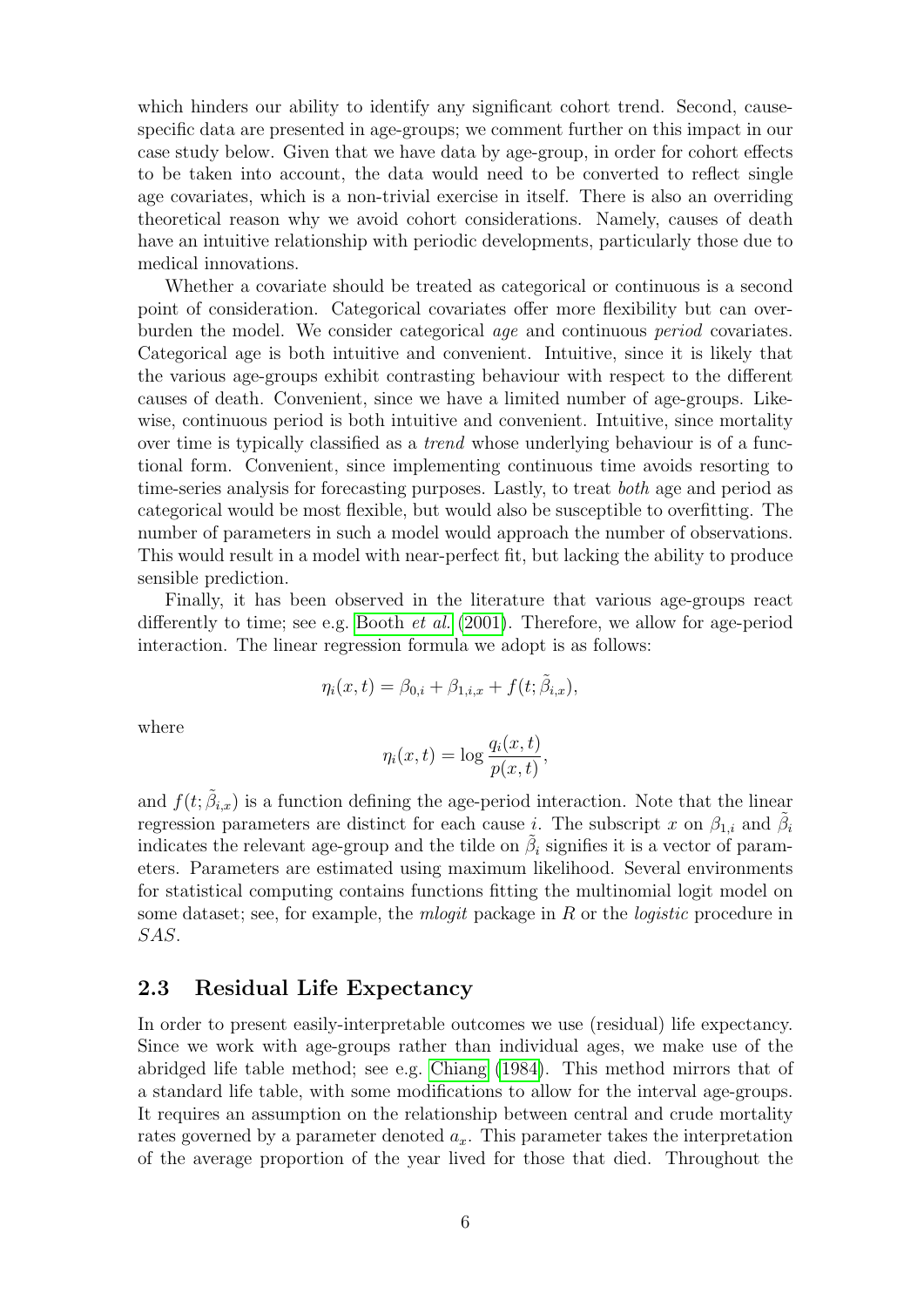paper, we assume  $a_x \equiv 0.5$ , which results in the following relationship between q, the crude, and  $m$ , the central mortality rate,

$$
q(x,t) = \frac{2m(x,t)}{2+m(x,t)};
$$

see Section [4.1](#page-10-1) for more details. Even if this is an assumption that could be challenged for infant mortality, it is widely used and accepted for adult age mortality, which is the focus of this paper.

## 3 Causal Mortality Shocks

<span id="page-7-0"></span>A particular interest in the field of mortality concerns the impact of medical innovation in the form of cures and any corresponding increase in longevity; the cure for cancer being a particularly prevalent example. In contrast to the study of aggregate mortality, a causal approach provides the framework in which valuable insight can be gained.

In this section, we outline how causal mortality is shocked in the multinomial logistic model, and compare it with the approach based on modelling forces of mortality. By causal mortality shock, we mean that mortality for a specific cause suddenly increases, decreases or is eliminated due to some event, such as an epidemic or the discovery of a new cure. The remaining cause-specific mortality rates are subsequently also affected by the change applied to the shocked mortality.

#### 3.1 Shocks in the Multinomial Model

First, we acknowledge the possibility that the elimination of a cause can initiate a marked increase in some causes, whilst decreasing or not affecting others. However, any such relationship is, strictly speaking, unobservable. To understand these particular relationships is a non-trivial matter and is not the aim of this paper. Without the consideration of these causal relationships, the description of cause-elimination in the model is more faithfully represented by the idea of *ignoring* causes, rather than *eliminating* them, based on the definition of these terms introduced in [Elandt-](#page-18-7)[Johnson \(1976\)](#page-18-7).

For completeness, we briefly describe these definitions. Let  $T_i$  be the time of death from cause  $i$  alone. With  $n$  potential causes of death, consider a joint distribution for the random vector  $T_{i=1,\dots,n}$ . It is clear that we are able only to observe one of these times of death, that is,  $T = \min(T_1, T_2, \ldots, T_n)$ . [Elandt-Johnson \(1976\)](#page-18-7) considered *elimination* as a conditional limiting distribution where time of death by the eliminated cause approaches infinity; that is,  $T_i \to \infty$  when cause i is eliminated. Besides,  $T = \min(T_1, T_2, \ldots, T_{i-1}, T_{i+1}, \ldots, T_n)$  is considered as *ignoring*  $T_i$ , i.e. *ignoring* cause i. The two notions are equivalent under the assumption of independent times of death  $T_i$ . Most of the existing literature operates under the notion of *ignoring* a cause; a notable exception is the recent work of [Dimitrova](#page-18-6) *et al.* [\(2013\)](#page-18-6). Henceforth, we continue to use the term cause-elimination, but this should not be confused with the definition outlined in [Elandt-Johnson \(1976\)](#page-18-7).

In this paper, we approach the problem from a probabilistic point of view with no prior knowledge. Hence, if one of the competing outcome categories is eliminated, we assign its probability proportionally to the other outcomes, where survival is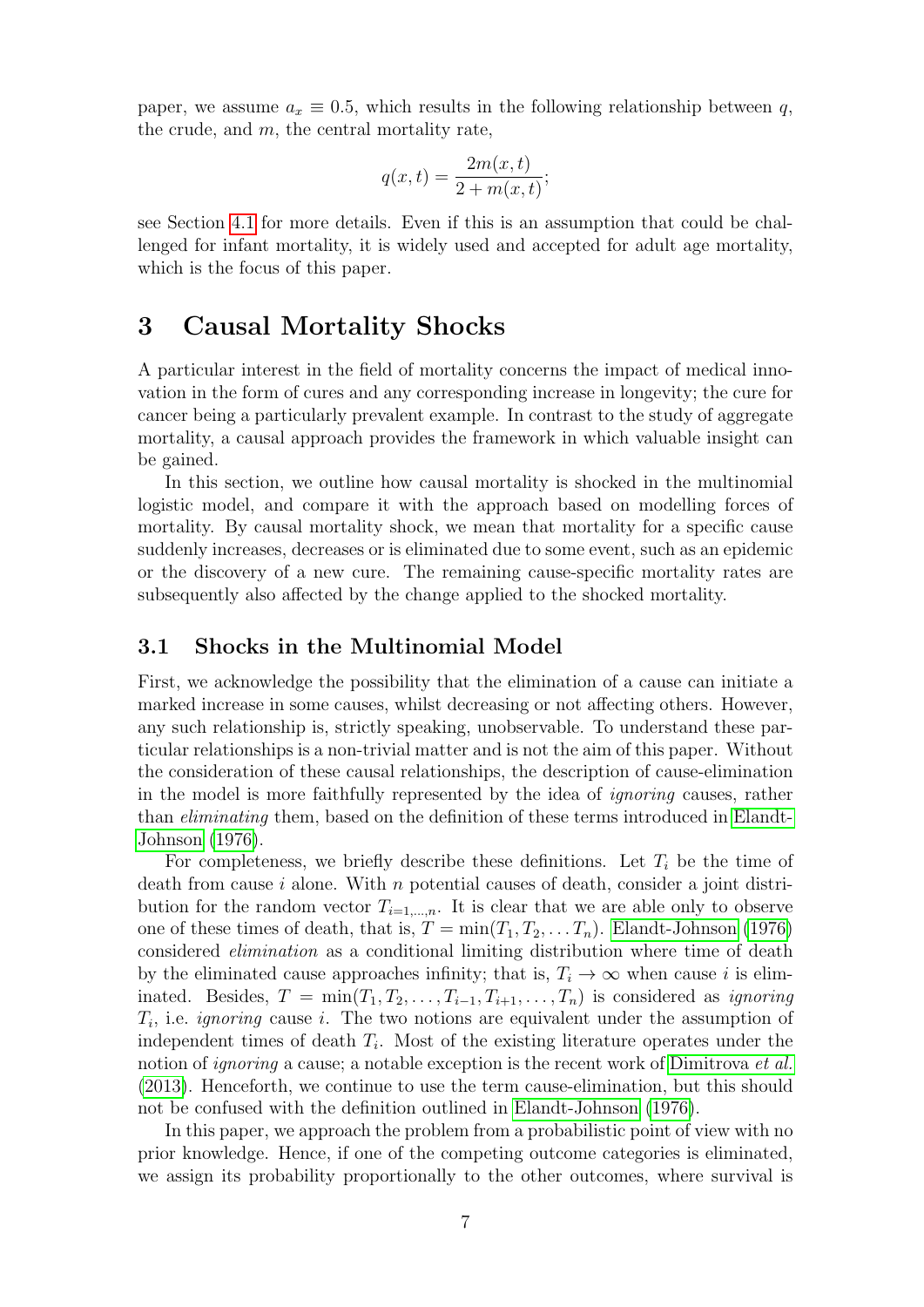merely one of these outcomes. That is, although survival probability will certainly increase as a result of a cure for cancer, it will not do so on a one-to-one basis with the decrease in cancer-specific mortality. This mechanism resembles the independent causal forces-of-mortality assumption used in instantaneous modelling approaches; this is demonstrated in Section [4.3](#page-14-0) in a comparison with the results of [Kaishev](#page-19-6) *et al.* [\(2007\)](#page-19-6).

Suppose we introduce a shock  $\rho_{i,x} \geq 0$  to cause i and age-group x, where values of  $\rho_{i,x} > 1$  signify a marginal increase in mortality, and vice versa. Note that  $\rho_{i,x} = 0$ corresponds to the elimination of deaths by cause  $i$  for age-group  $x$ . The resulting probabilities are adjusted as follows:

$$
q_i(x,t) = \frac{\rho_{i,x} \exp\{X(x,t)\beta_i\}}{1 + \sum_k \rho_{k,x} \exp\{X(x,t)\beta_k\}}, \quad i = 1, ..., n,
$$
 (3)

$$
p(x,t) = \frac{1}{1 + \sum_{k} \rho_{k,x} \exp\{X(x,t)\beta_k\}}.
$$
\n(4)

We also introduce a shock  $\rho_i$  that uniformly affects all age-groups; that is, a shock independent of age-group. We continue by using and applying the assumption of age-independent shocks, however, the theory is not made more complex by allowing age-dependent shocks  $\rho_{i,x}$ . Equations [3-4](#page-7-0) become:

$$
q_i(x,t) = \frac{\rho_i \exp\{X(x,t)\beta_i\}}{1 + \sum_k \rho_k \exp\{X(x,t)\beta_k\}}, \quad i = 1,\ldots,n,
$$
  

$$
p(x,t) = \frac{1}{1 + \sum_k \rho_k \exp\{X(x,t)\beta_k\}}.
$$

We provide a brief example to clarify the impact of cause-elimination without prior knowledge; that is, under the proportional reweighting mechanism. Consider exposure to causes of death 1 and 2 for some specific age  $x$  and year  $t$ , with probabilities  $1/3$  and  $1/6$ , respectively. Consequently, the survival probability is  $1/2$ . Using equations [1-2,](#page-4-1) we have:

$$
q_1(x,t) = \frac{\exp\{X(x,t)\beta_1\}}{1+\exp\{X(x,t)\beta_1\}+\exp\{X(x,t)\beta_2\}} = \frac{2/3}{1+2/3+1/3} = 1/3,
$$
  
\n
$$
q_2(x,t) = \frac{\exp\{X(x,t)\beta_2\}}{1+\exp\{X(x,t)\beta_1\}+\exp\{X(x,t)\beta_2\}} = \frac{1/3}{1+2/3+1/3} = 1/6,
$$
  
\n
$$
p(x,t) = \frac{1}{1+\exp\{X(x,t)\beta_1\}+\exp\{X(x,t)\beta_2\}} = \frac{1}{1+2/3+1/3} = 1/2.
$$

<span id="page-8-0"></span>The elimination of cause 1 would have the following impact on the remaining two probabilities:

$$
q_2(x,t) = \frac{1 \times 1/3}{1 + 0 \times 2/3 + 1 \times 1/3} = \frac{1}{4},
$$
  

$$
p(x,t) = \frac{1}{1 + 0 \times 2/3 + 1 \times 1/3} = \frac{3}{4}.
$$

The above is a consequence of applying equations [3-4](#page-7-0) together with the conditions  $\rho_1 = 0$  and  $\rho_2 = 1$ . Alternatively, the probabilities may equivalently be formulated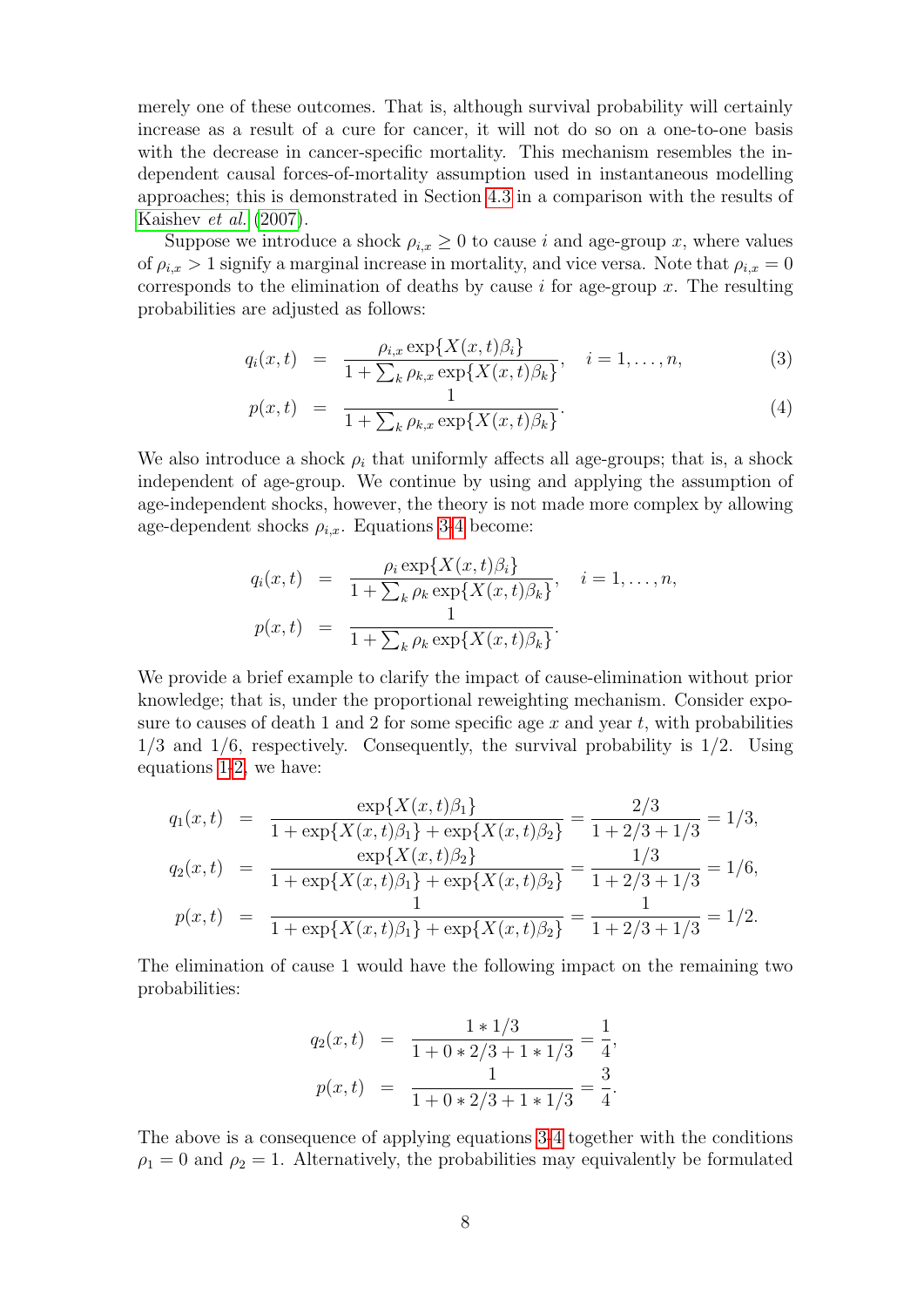as

$$
q_2(x,t) = \frac{1}{6} + \frac{1}{3} \frac{1/6}{1/6 + 1/2} = \frac{1}{4},
$$
  

$$
p(x,t) = \frac{1}{2} + \frac{1}{3} \frac{1/2}{1/6 + 1/2} = \frac{3}{4}.
$$

That is, each probability is increased by a proportion of the eliminated mass 1/3. The proportions are determined by the weights of the respective probabilities prior to elimination. This is not the consequence of the multinomial logistic model, but rather the consequence of the elimination *mechanism* we chose, based on the probabilistic approach. This mechanism is the canonical approach when prior knowledge of relationships amongst the causes is unknown. However, with such knowledge, different forms of dependence may be incorporated into the model. Furthermore, the desired adjustment mechanism is independent of software packages or functions and may be suitably customized. Revisiting the above example, if it is known that the elimination of cause 1 shifts probability entirely to cause 2 (leaving the survival probability unchanged), this would result in  $q_2 = p = 1/2$ . Using equations [3-4,](#page-7-0) this is obtained with conditions  $\rho_1 = 0$  and  $\rho_2 = 3$ . Therefore, jointly specifying the shock parameters  $\rho_i$  allows for the implementation of many forms of dependence.

It is evident that we adjust for mortality shocks on an *annual* probability basis, while the traditional method of [Chiang \(1968\)](#page-18-8) adjusts the causal force of mortality, which is representative of the instantaneous probability of death by cause.

Consider the survival probability as written in terms of the force of mortality:

$$
p(x,t) = \exp\left[-\int_0^1 \mu(x+s,t)ds\right],
$$

where  $\mu(x,t) = \sum_{k} \mu^{(k)}(x,t)$ . That is, the total force of mortality,  $\mu(x,t)$ , is the addition of the forces of mortality attributed to each cause. The effects of causal mortality shocks are imposed by shocking the appropriate component of the force of mortality. For example, cause  $i$  elimination is achieved by removing the relevant component of the total force of mortality and subsequently recalculating the survival probability; resulting in:

$$
p(x,t) = \exp \left[ - \int_0^1 \sum_{k \neq j} \mu^{(k)}(x+s,t) ds \right].
$$

Compared with our annual approach, probability redistribution on an instantaneous basis favours survival. In other words, when cause  $j$  is eliminated in our method, deaths from causes  $i \neq j$  increase comparatively more and survival increases comparatively less than previous findings that modelled causal forces of mortality. A formal proof is provided below.

#### <span id="page-9-0"></span>3.2 A Comparison of Annual and Instantaneous Mortality

In this section we compare the impact of cause-elimination on the survival probability under the annual approach (based on the multinomial logistic model) and the instantaneous approach (based on force of mortality modelling). We show that under cause-elimination, the instantaneous approach increases survival comparatively more than the annual approach.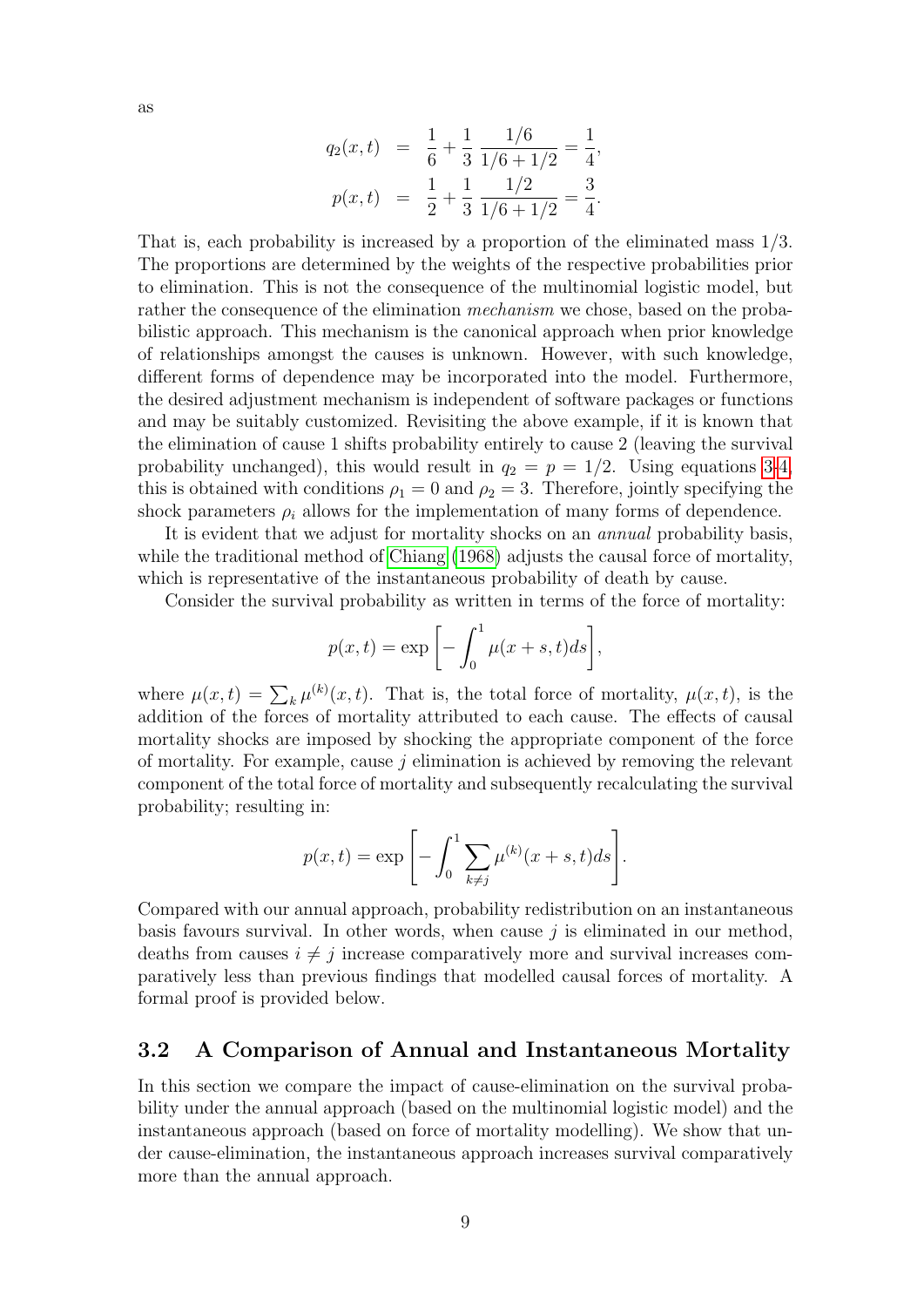<span id="page-10-1"></span><span id="page-10-0"></span>Given the force of mortality, a survival probability may be written as

$$
p(x,t) = \exp \left[ - \int_0^1 \sum_k \mu^{(k)}(x+s,t)ds \right] = \prod_i p'_i(x,t),
$$

where  $p'_{j}(x,t)$  is the *net* survival probability for cause j,

$$
p_j'(x,t) = \exp\left[-\int_0^1 \mu^{(j)}(x+s,t)ds\right].
$$

The net survival probability is interpreted as the survival probability if no causes of death other than cause j exist, as opposed to the *crude* survival probability,  $p_i(x, t) = 1 - q_i(x, t)$ , that competes with other causes. In the instantaneous approach, the elimination of cause  $j$  results in

$$
p^{(-j)}(x,t) = \exp\left[-\int_0^1 \sum_{k \neq j} \mu^{(k)}(x+s,t)ds\right] = p(x,t)/p'_j(x,t),
$$

where the superscript  $(-j)$  in  $p^{(-j)}(x,t)$  indicates the elimination of cause j. Under the constant force of mortality assumption,

$$
\mu((x+\delta), (t+\tau)) = \mu(x, t), \qquad 0 \le \delta, \tau < 1,
$$

<span id="page-10-2"></span>the net survival probability for cause  $j$  is known to be,

$$
p_j'(x,t) = p(x,t)^{q_j(x,t)/q(x,t)};
$$

see e.g. [Bowers](#page-17-7) *et al.* [\(1986\)](#page-17-7) for a proof. Thus, to find the new survival probability when cause  $j$  is eliminated, one has to divide the current survival probability by  $p(x,t)^{q_j(x,t)/q(x,t)}.$ 

<span id="page-10-3"></span>In contrast, the elimination of cause  $j$  in the annual approach that employs the multinomial logistic model results in a survival probability given by

$$
p^{(-j)}(x,t) = p(x,t) \cdot \left[1 + \frac{q_j(x,t)}{p(x,t) + \sum_{k \neq j} q_k(x,t)}\right]
$$

Given that both approaches result in a proportional effect on the annual survival probability, we investigate the relation between these two proportions. That is, we show that

$$
\frac{1}{p(x,t)^{q_j(x,t)/q(x,t)}} > 1 + \frac{q_j(x,t)}{p(x,t) + \sum_{k \neq j} q_k(x,t)}.
$$

By applying some simple algebra, we find the above inequality by proving the following:

$$
(1 - q_j(x, t))^{q(x, t)} > p(x, t)^{q_j(x, t)}.
$$
\n(5)

.

Inequality [\(5\)](#page-9-0) is proved by using Newton's generalized binomial theorem and by noting that  $0 < q_i(x,t) < q(x,t) < 1$ ; see [A](#page-21-10)ppendix A for a detailed proof. This shows that under cause-elimination, the instantaneous approach increases survival comparatively more than the annual approach.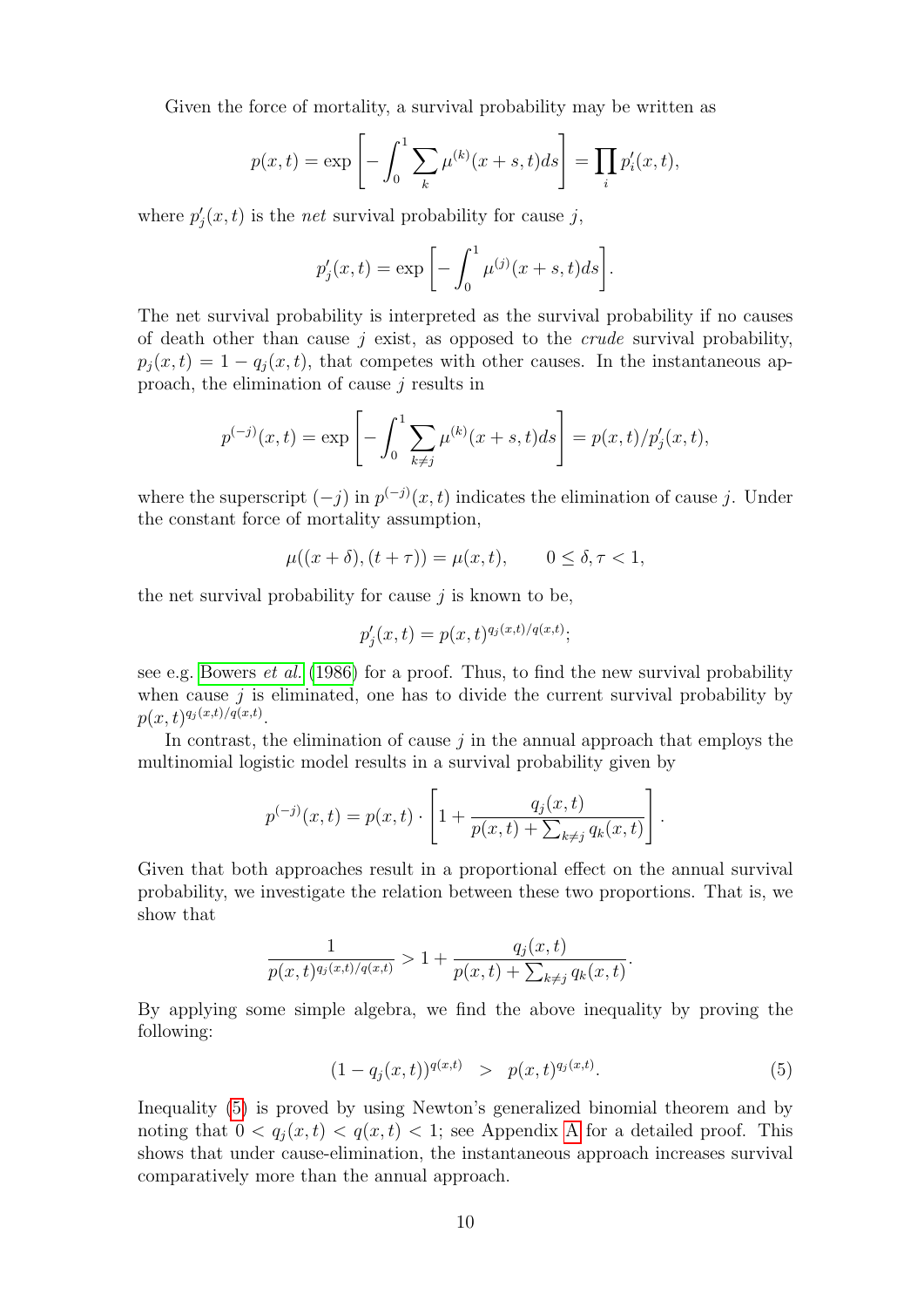## 4 Case Study

#### 4.1 Data

The World Health Organization (WHO) maintains a comprehensive cause-of-death mortality database [\(World Health Organization \(2012\)](#page-21-11)). This database provides the mid-year population and number of deaths by cause for various countries over the last 50 to 60 years. We obtained data for France from 1952 to 2008. The data is generally divided into five-year age-groups with a final group for ages 85 and above. We consider France due to its size and influence in Europe.

To ensure consistency across countries, the WHO database classifies the causes according to the International Classification of Diseases (ICD); see Table [1.](#page-10-2) Under the ICD, the underlying cause of death is specified as *the disease or injury which initiated the train of morbid events leading directly to death, or the circumstances of the accident or violence which produced the fatal injury*. We consider the five main ICD causes, which are: diseases of the circulatory system, cancer, diseases of the respiratory system, external causes, and infectious and parasitic diseases. The major causes accounted for more than 80% of deaths in recent years, and made up approximately  $60\% - 70\%$  of deaths 50 years ago. The cause classification used throughout the paper is summarized in Table [2.](#page-10-3)

| <b>Causes of death</b>            | ICD <sub>7</sub> | ICD <sub>8</sub> | ICD <sub>9</sub>                 | ICD <sub>10</sub> |
|-----------------------------------|------------------|------------------|----------------------------------|-------------------|
| Circulatory system                | A079-A086        | A080-A088        | B <sub>25</sub> -B <sub>30</sub> | $100 - 199$       |
| ICancer                           | A044-A060        | A045-A061        | <b>B08-B17</b>                   | C00-D48           |
| Respiratory system                | A087-A097        | A089-A096        | <b>B31-B32</b>                   | <b>JOO-J99</b>    |
| <b>IExternal causes</b>           | A138-A150        | A138-A150        | <b>B47-B56</b>                   | V00-Y89           |
| Infectious and parasitic diseases | A001-A043        | A001-A044        | B01-B07                          | A00-B99           |

Table 1: International Classification of Diseases - Coding System

| Cause                             | Code |
|-----------------------------------|------|
| Infectious and parasitic diseases |      |
| Cancer                            | 2    |
| Circulatory system                | 3    |
| Respiratory system                |      |
| External causes                   | 5    |
| )ther                             |      |

Table 2: Cause-of-Death Codification

Some adjustments are made in order to analyze data consistently over time. First, the number of deaths of unknown age are distributed proportionally across the age range, as recommended by the Human Mortality Database [\(Human Mor](#page-19-12)[tality Database \(2012\)](#page-19-12)). The proportional distribution of the number of deaths of unknown age is the classical method used by demographers and has a very limited impact in our analysis. Indeed, since 1993, there is no death of unknown age, while in the 1950's, the proportions of these deaths were usually lower than 0.05% for each age-group and cause.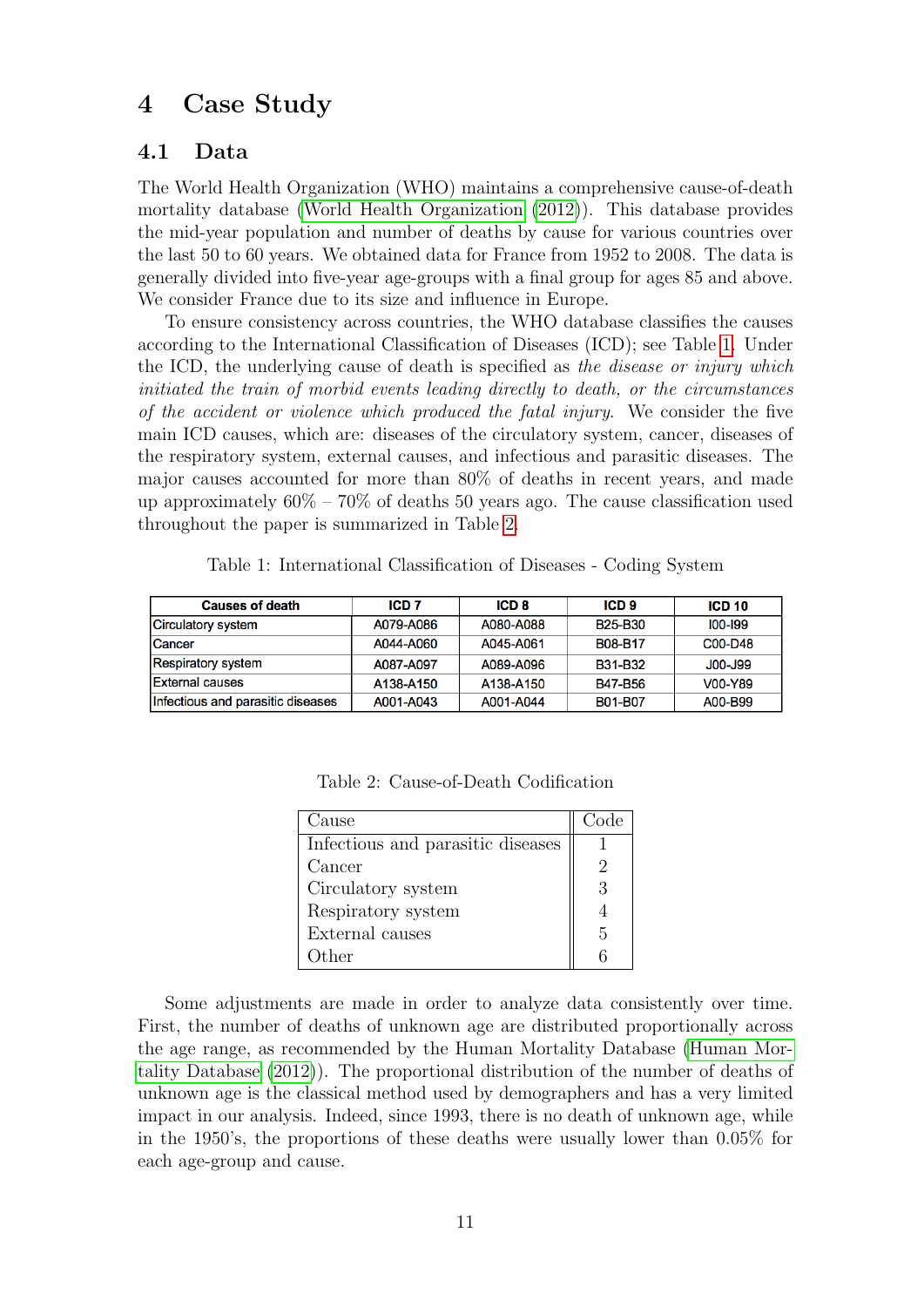Second, due to a large difference in the nature of infant mortality, the first fiveyear group is split into two. Thus, our database is composed of nineteen groups, the first for infants less than one year old, a second for children aged one to four, thereafter in groups of five years, ending with the group aged 85 and above. It is clear that the presence of age-groups results in a loss of information, perhaps the age-group of 85 and above being the most striking example. However, the loss of information is proportional only to the interaction between age and cause in each particular group. For example, if there are no significant relative changes amongst the causal mortality rates over the age-group, there would be no loss of information. Clearly, we anticipate some interaction in the 85 and above age-group, but not of the magnitude that would render the results meaningless.

<span id="page-12-0"></span>Third, the data contains *central* exposure-to-risk rather than *initial* exposureto-risk. Consequently, the ratio of cause-specific deaths to exposure produce *central* death rates  $m_i(x, t)$  for cause *i*; see e.g. [Pitacco](#page-20-14) *et al.* [\(2009\)](#page-20-14) (Ch. 2) for an overview of basic mortality models. Central death rates are typically assumed to relate to death probabilities as follows:

$$
q(x,t) = \frac{m(x,t)}{1 + (1 - a_x)m(x,t)}.
$$

As mentioned in Section [2.3,](#page-5-0) we define  $a_x \equiv 0.5$  and obtain the relationship

$$
q(x,t) = \frac{2m(x,t)}{2+m(x,t)}.
$$

Finally, an adjustment is necessary due to the changes of classification over time. Indeed, the ICD changed three times between 1950 and 2010, from ICD-7 to ICD-10. This was done in order to account for progress in science and technology and to achieve more refined cause descriptions. Consequently, the raw data are not directly comparable over time. To make them comparable, comparability ratios are used.

At the time of a change in classification, some countries recorded the cause of death according to the previous classification as well as the newly adopted one. This *double death registration* makes it possible to analyze the impact of a change of classification. Unfortunately, many countries did not apply this approach for all causes. That is, they recorded deaths under both classifications for a subset of the data. Some countries did not even apply it for a single cause. We develop our own comparability ratios in order to smooth the death rates across the classifications, as in [Gaille and Sherris \(2011\)](#page-18-13). This approach facilitates a consistent analysis across countries should such a comparison be of interest.

[Gaille and Sherris \(2011\)](#page-18-13) define a comparability ratio by requiring the average of the death rates over the last two years of a classification to coincide with the average of the death rates over the first two years of the newly adopted classification. Since France adopted ICD 8 in 1968, ICD 9 in 1979 and ICD 10 in 2000, three sets of comparability ratios are developed. Comparable data over the complete period under consideration are obtained by dividing the number of deaths in a new classification by the comparability ratio connecting this classification with the previous one, etc. This ensures that mortality rates are continuous at the junction points between classifications. The following analysis uses these adjusted death rates for women in France.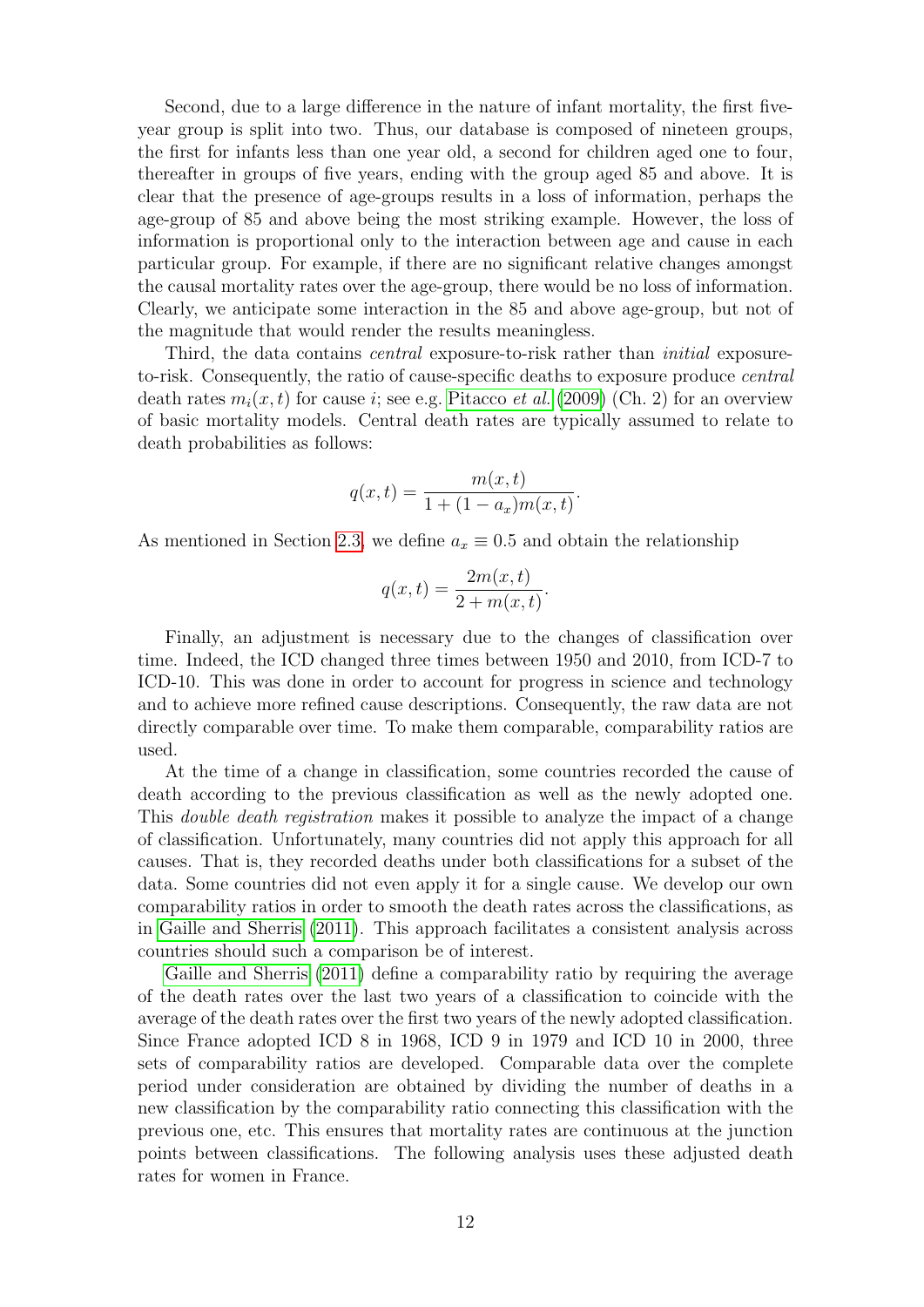#### 4.2 Model Fitting

We begin by studying the observed mortality rates. Figure [1a](#page-12-0) presents the logmortality rates over time for the age-group 65–69; and Figure [1b](#page-12-0) presents them over age-group for calendar year 2008. We opt to display this age-group and calendar year since they are most relevant to retirement systems and most recent, respectively.

Figure 1: Observed (log) Mortality Rates for Women in France

<span id="page-13-0"></span>

(a) Over time (age 65–69)

(b) Over age-group (calendar year 2008)



Figure [1a](#page-12-0) suggests minor quadratic behaviour, however, a linear time component appears sufficient to capture the period trend. The plots over age-group exhibit the various familiar components of the average log-mortality age pattern; see e.g. [He](#page-19-13)[ligman and Pollard \(1980\)](#page-19-13). We adopt the following regression formula for women in France:

$$
\eta_i(x, t) = \beta_{0,i} + \beta_{1,i,x} + \beta_{2,i,x} \cdot t.
$$

The resulting fit is presented in Figures [1a](#page-12-0) and [1b](#page-12-0) with dashed lines. The dataset contains 7, 581 observations and is fit using 228 parameters. The number of parameters required in the model is the product of the number of causes, the number of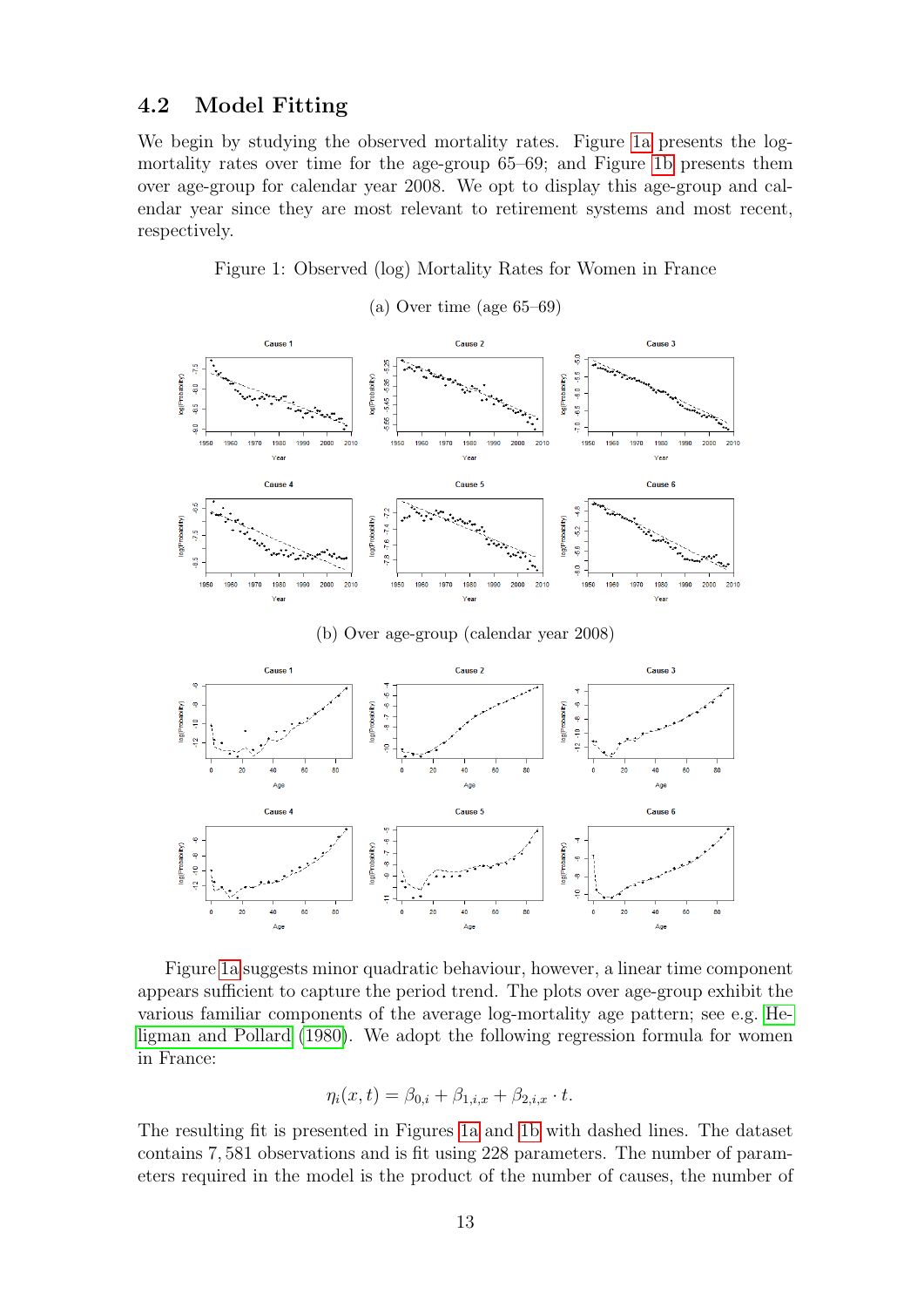<span id="page-14-1"></span>age-specific parameters, and the number of parameters required for the functional form of time. In our example it is  $6 \times 19 \times 2 = 228$ . With the number of causes, no parameter reduction can be obtained. We have 19 age-categories and therefore, 19 age-specific parameters. However, age need not be specified as categorical, and we would certainly not advocate this if single age data were available. In such cases, the age dimension may be reduced, for example, to eight or nine parameters using a Heligman-Pollard functional; [Heligman and Pollard \(1980\)](#page-19-13). The parameters required for the functional form of time is not of great concern, two to three parameters should be sufficient. We did not encounter any computational difficulties when fitting the model. The fit is generally very good, with variations by cause.

A subset of the regression output, namely the parameter estimates and accompanying standard errors for causes 1–3, are presented in Table [3.](#page-13-0) Significance levels are provided, where '\*\*\*' indicates a p-value less than 0.001, '\*\*', less than 0.01,  $'$ <sup>\*</sup>', less than 0.05, and '.', less than 0.1.

| Table 3: Regression Parameter Estimates and Standard Errors for Infectious and     |  |  |  |  |
|------------------------------------------------------------------------------------|--|--|--|--|
| Parasitic Diseases $(1)$ , Cancer $(2)$ , Diseases of the Circulatory System $(3)$ |  |  |  |  |

<span id="page-14-0"></span>

|                          |           | Cause 1   |          |        | Cause 2   |          |       | Cause 3   |          |        |
|--------------------------|-----------|-----------|----------|--------|-----------|----------|-------|-----------|----------|--------|
| Parameter                |           | Estimate  | Standard |        | Estimate  | Standard |       | Estimate  | Standard |        |
|                          |           |           | Error    |        |           | Error    |       |           | Error    |        |
| Intercept                |           | $-6.4984$ | 0.0177   | ***    | $-9.1892$ | 0.0506   | $***$ | $-8.5390$ | 0.0470   | $***$  |
| age                      | $1 - 4$   | $-1.5889$ | 0.0278   | ***    | 0.3548    | 0.0554   | ***   | $-1.6305$ | 0.0644   | ***    |
|                          | $5 - 9$   | $-3.4043$ | 0.0450   | ***    | $-0.2892$ | 0.0570   | ***   | $-2.4341$ | 0.0788   | ***    |
|                          | $10 - 14$ | $-3.9215$ | 0.0564   | ***    | $-0.3441$ | 0.0580   | ***   | $-1.7452$ | 0.0718   | ***    |
|                          | $15 - 19$ | $-3.1949$ | 0.0460   | ***    | $-0.1535$ | 0.0571   | $***$ | $-1.5202$ | 0.0624   | ***    |
|                          | $20 - 14$ | $-2.5116$ | 0.0354   | ***    | $-0.0614$ | 0.0560   |       | $-1.0342$ | 0.0565   | ***    |
|                          | $25 - 29$ | $-1.7558$ | 0.0303   | ***    | 0.3765    | 0.0542   | ***   | $-0.6157$ | 0.0543   | ***    |
|                          | $30 - 34$ | $-1.5628$ | 0.0279   | ***    | 0.9182    | 0.0527   | ***   | $-0.2468$ | 0.0516   | ***    |
|                          | $35 - 39$ | $-1.6659$ | 0.0279   | ***    | 1.5095    | 0.0518   | $***$ | 0.1214    | 0.0506   | $\ast$ |
|                          | $40 - 44$ | $-1.5964$ | 0.0272   | ***    | 2.0693    | 0.0513   | $***$ | 0.5973    | 0.0493   | ***    |
|                          | $45 - 49$ | $-1.5356$ | 0.0261   | ***    | 2.5737    | 0.0510   | ***   | 1.1151    | 0.0484   | ***    |
|                          | $50 - 54$ | $-1.6035$ | 0.0250   | ***    | 2.9887    | 0.0509   | ***   | 1.6657    | 0.0479   | ***    |
|                          | $55 - 59$ | $-1.5107$ | 0.0243   | ***    | 3.3335    | 0.0508   | ***   | 2.2367    | 0.0475   | ***    |
|                          | $60 - 64$ | $-1.3470$ | 0.0237   | ***    | 3.6493    | 0.0508   | ***   | 2.8685    | 0.0473   | ***    |
|                          | $65 - 69$ | $-1.0950$ | 0.0224   | ***    | 3.9960    | 0.0508   | ***   | 3.5441    | 0.0472   | ***    |
|                          | $70 - 74$ | $-0.7877$ | 0.0216   | ***    | 4.3386    | 0.0507   | ***   | 4.2140    | 0.0471   | ***    |
|                          | $75 - 79$ | $-0.5407$ | 0.0213   | ***    | 4.6693    | 0.0507   | ***   | 4.8593    | 0.0471   | ***    |
|                          | $80 - 84$ | $-0.3877$ | 0.0220   | ***    | 4.9616    | 0.0508   | ***   | 5.4090    | 0.0471   | ***    |
|                          | $85+$     | $-0.1546$ | 0.0222   | ***    | 5.2540    | 0.0508   | $***$ | 5.9694    | 0.0471   | ***    |
| $\boldsymbol{t}$         |           | $-0.0619$ | 0.0009   | ***    | $-0.0188$ | 0.0017   | ***   | $-0.0549$ | 0.0022   | $***$  |
| $\overline{t^* \rm age}$ | $1 - 4$   | $-0.0152$ | 0.0015   | ***    | $-0.0088$ | 0.0019   | $***$ | 0.0270    | 0.0028   | ***    |
|                          | $5 - 9$   | 0.0105    | 0.0021   | ***    | 0.0022    | 0.0019   |       | 0.0195    | 0.0033   | ***    |
|                          | $10 - 14$ | 0.0197    | 0.0023   | ***    | 0.0014    | 0.0020   |       | 0.0017    | 0.0033   |        |
|                          | $15 - 19$ | 0.0043    | 0.0021   | $\ast$ | 0.0018    | 0.0019   |       | 0.0274    | 0.0026   | ***    |
|                          | $20 - 14$ | 0.0003    | 0.0017   |        | 0.0084    | 0.0019   | ***   | 0.0311    | 0.0025   | ***    |
|                          | $25 - 29$ | $-0.0292$ | 0.0017   | ***    | 0.0079    | 0.0018   | ***   | 0.0208    | 0.0024   | ***    |
|                          | $30 - 34$ | $-0.0217$ | 0.0015   | ***    | 0.0081    | 0.0018   | ***   | 0.0295    | 0.0023   | ***    |
|                          | $35 - 39$ | 0.0001    | 0.0013   |        | 0.0117    | 0.0018   | ***   | 0.0296    | 0.0023   | ***    |
|                          | $40 - 44$ | $-0.0038$ | 0.0013   | $***$  | 0.0119    | 0.0018   | ***   | 0.0265    | 0.0023   | ***    |
|                          | $45 - 49$ | 0.0006    | 0.0013   |        | 0.0132    | 0.0017   | ***   | 0.0260    | 0.0022   | ***    |
|                          | $50 - 54$ | 0.0188    | 0.0011   | ***    | 0.0124    | 0.0017   | ***   | 0.0230    | 0.0022   | ***    |
|                          | $55 - 59$ | 0.0257    | 0.0011   | ***    | 0.0132    | 0.0017   | ***   | 0.0217    | 0.0022   | ***    |
|                          | $60 - 64$ | 0.0292    | 0.0011   | ***    | 0.0143    | 0.0017   | ***   | 0.0233    | 0.0022   | ***    |
|                          | $65 - 69$ | 0.0389    | 0.0010   | ***    | 0.0132    | 0.0017   | ***   | 0.0215    | 0.0022   | ***    |
|                          | $70 - 74$ | 0.0426    | 0.0010   | ***    | 0.0132    | 0.0017   | ***   | 0.0239    | 0.0022   | ***    |
|                          | $75 - 79$ | 0.0515    | 0.0009   | ***    | 0.0136    | 0.0017   | ***   | 0.0260    | 0.0022   | ***    |
|                          | $80 - 84$ | 0.0611    | 0.0009   | ***    | 0.0150    | 0.0017   | ***   | 0.0323    | 0.0022   | ***    |
|                          | $85+$     | 0.0736    | 0.0009   | ***    | 0.0166    | 0.0017   | ***   | 0.0415    | 0.0022   | ***    |

Figures [2a](#page-14-1) and [2b](#page-14-1) present the (residual) life expectancy at birth and at retirement age, respectively, for women in France. The observed life expectancy is plotted with points, the fitted life expectancy with dashed lines. As a result of our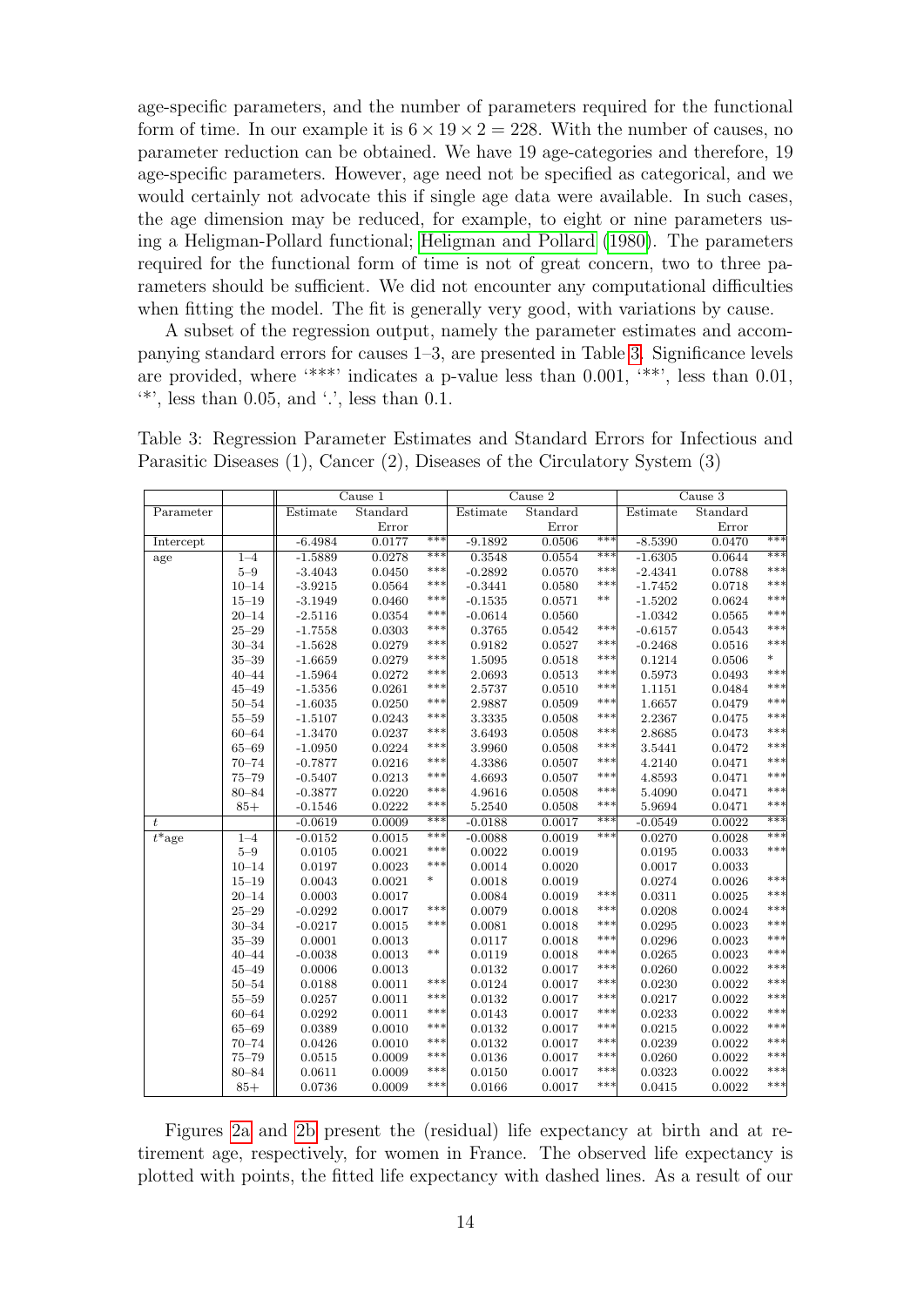Figure 2: Life Expectancy for Women in France

<span id="page-15-1"></span>

model selection criteria, the life expectancy fit is good. The observed life expectancy appears to be decaying, which the fit is able to capture.

#### 4.3 Causal Mortality Shocks

Figures [3a](#page-15-1) and [3b](#page-15-1) present the impact of eliminating cancer (cause 2) on life expectancy at birth and retirement age, respectively. Note that cause-elimination has been assumed for all age-groups. The cure for cancer results in a life expectancy gain of 3.38 years at birth and 2.15 years at age 65 in 2008. These figures are comparable to results found for women in the US; see [Kaishev](#page-19-6) *et al.* [\(2007\)](#page-19-6), Tables 2 and 3. In the case of independence, they obtain a life expectancy gain of 3.34 years at birth and 1.97 years at age 65 with a Gaussian copula and 3.46 and 2.16 years, respectively, with a Student's t-copula.

It is evident that the *hypothetical* gain in life expectancy from eliminating cancer is larger in more recent calendar years; most especially for older ages as demonstrated in Figure [3b.](#page-15-1) The importance of cancer as a cause of death has been increasing with time and is most relevant for older adults. This is intuitive, but difficult to discern from observed data only, such as plots provided in Figure [1.](#page-12-0)

<span id="page-15-0"></span>For example, one might perceive a decrease in cancer deaths for a specific agegroup. To gain insight into the behaviour of cancer mortality, it should be considered in relation to total mortality. It is plausible that an age-group is transitioning to better overall mortality, but that cancer prevalence is increasing as a cause of death, rather than decreasing. Finally, the age-groups must be aggregated to obtain the impact of cancer on life expectancy over time. This is a difficult obstacle that the multinomial model overcomes.

#### 4.4 Forecasting Residual Life Expectancy

Time is treated as a continuous covariate in the model. This has the benefit of avoiding time-series analysis for forecasting purposes. However, as with any form of forecasting, the implications of projections must be carefully considered. Consequently, we limit the forecasting period to a ten year horizon.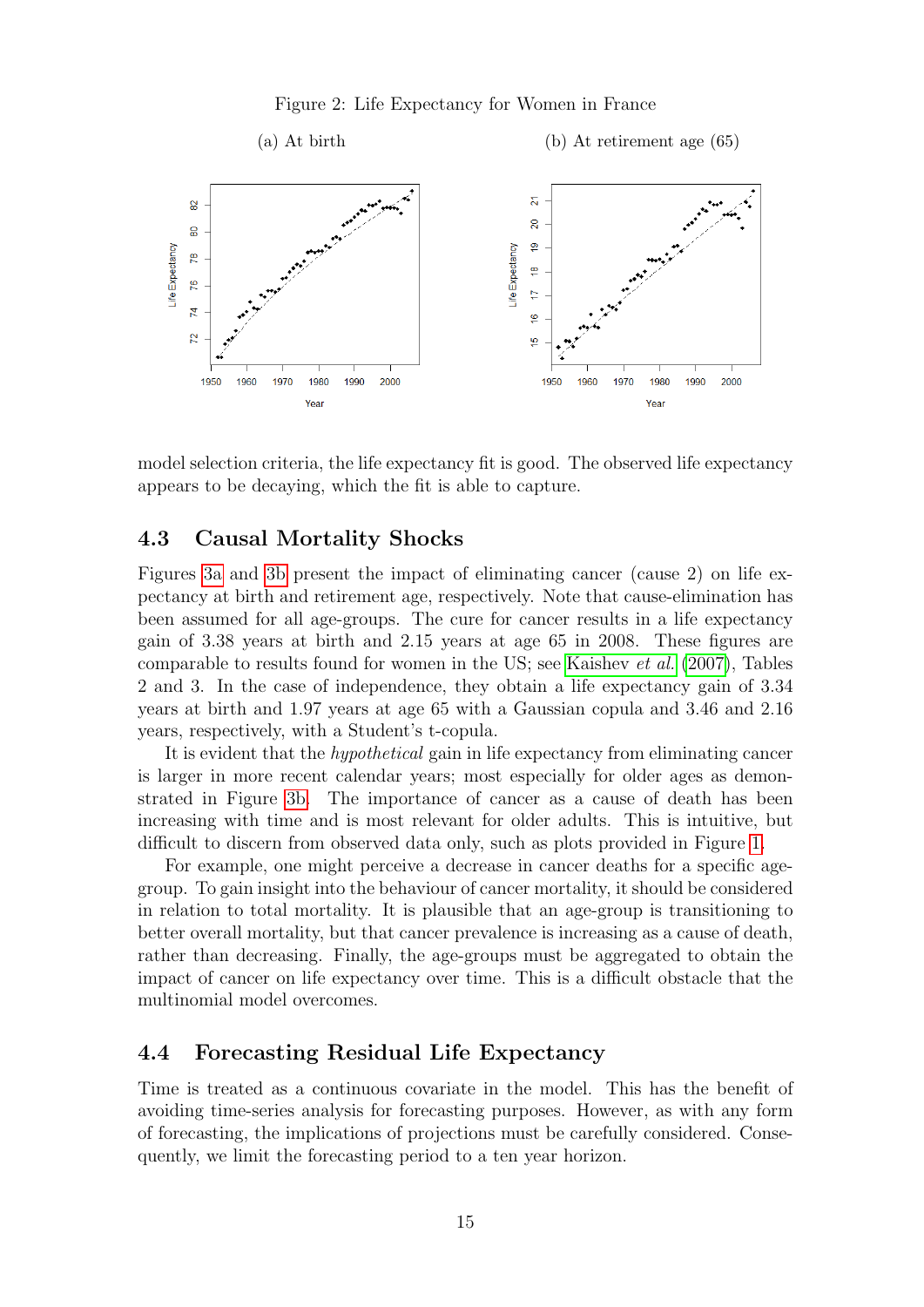

Figure 3: The Impact of Eliminating Cancer on Fitted Life Expectancy

<span id="page-16-0"></span>For the forecasting period, we emphasize the uncertainty driven by potential causal shocks rather than those originating from the process and estimated parameters. A *crude* idea of uncertainty is provided by comparing the forecasted life expectancy under the scenario that cause  $i$  is eliminated for each  $i$  over the entire age-range. Figure [4](#page-16-0) presents the fitted and forecasted life expectancy, where the forecast labelled  $i$  represents the scenario that cause  $i$  is eliminated. For example, the scenario of a cure for cancer is represented by forecast 2, which has a very large impact on life expectancy at birth as well as life expectancy at retirement age. The projection labelled 0 represents the scenario of no causal shocks. Deaths from cancer (cause 2) and the circulatory system (cause 3) are especially relevant, which is evident in Figure [4](#page-16-0) by the magnitude and sustainability of the increase in life expectancy. Diseases of the circulatory system were the most important causes of death about 50 years ago. While cancer is already the most important cause over the entire age-range (see Figure [4a\)](#page-16-0), it is expected to become the most prevalent one at older ages within the next five years (Figure [4b\)](#page-16-0). Deaths from the remaining causes (causes 1, 4, 5) are less than those from cancer and the circulatory system and therefore less relevant to life expectancy.

## 5 Conclusions

The aim of this paper is to provide an alternative approach to cause-of-death mortality modelling. This is especially relevant under current European pension reforms and developments in solvency 2 regulations. Previous work applied in practice has mainly considered modelling causal forces of mortality. A consequence of the instantaneous perspective is that survival is treated differently from death. In the multinomial logistic framework that utilizes annual probabilities, survival is a competing outcome and is treated the same way as the other outcomes. The annual approach assigns less probability to survival as a result of cause-elimination than does the instantaneous approach. Without prior knowledge of the governing behaviour between the various outcomes, we adjust all remaining outcomes similarly; that is, proportional to their probability.

The multinomial logistic framework is easy to implement. It is also easy to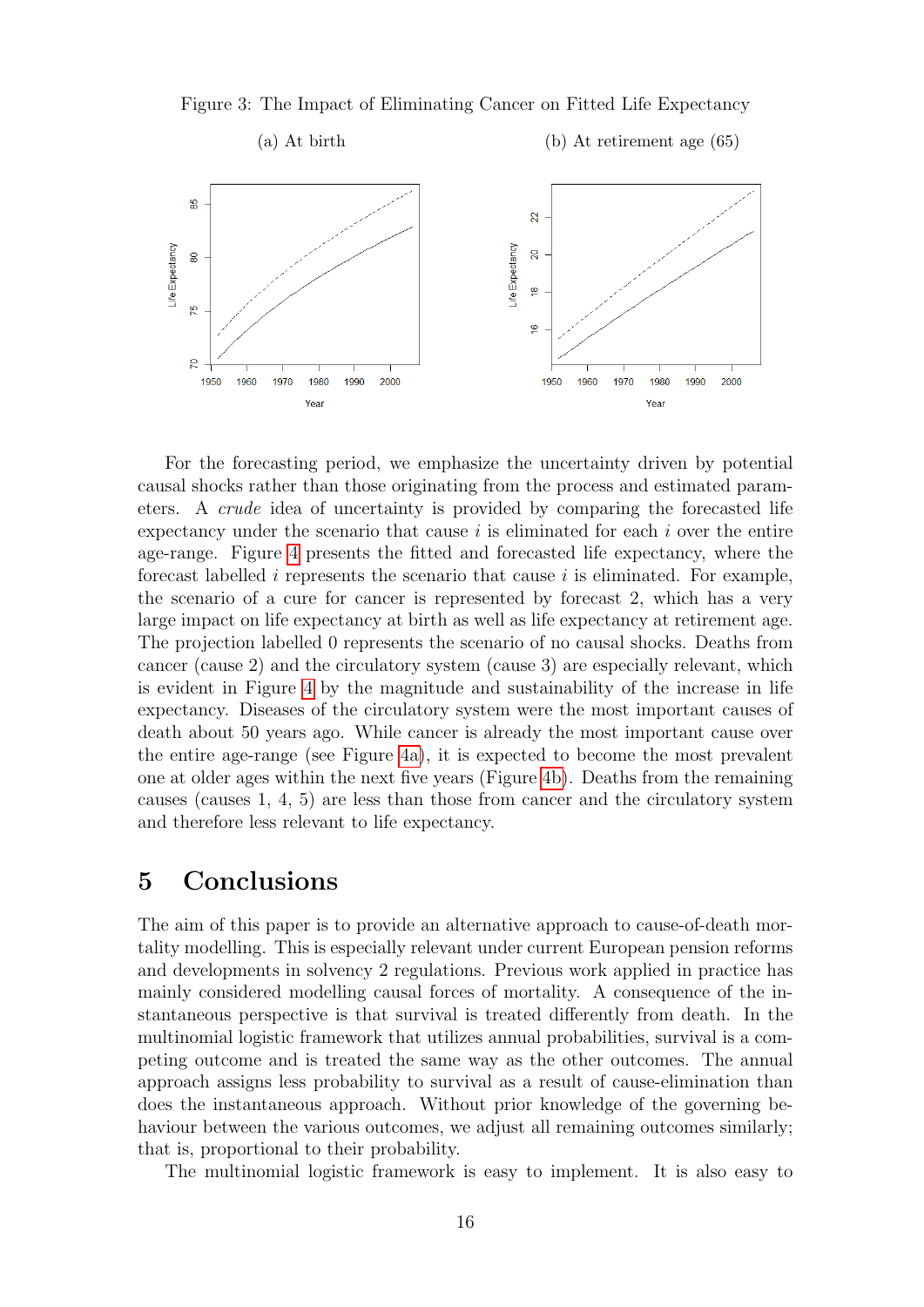<span id="page-17-7"></span><span id="page-17-6"></span><span id="page-17-5"></span><span id="page-17-4"></span><span id="page-17-3"></span><span id="page-17-2"></span><span id="page-17-1"></span><span id="page-17-0"></span>

Figure 4: Forecasted Life Expectancy conjoined with Cause-Elimination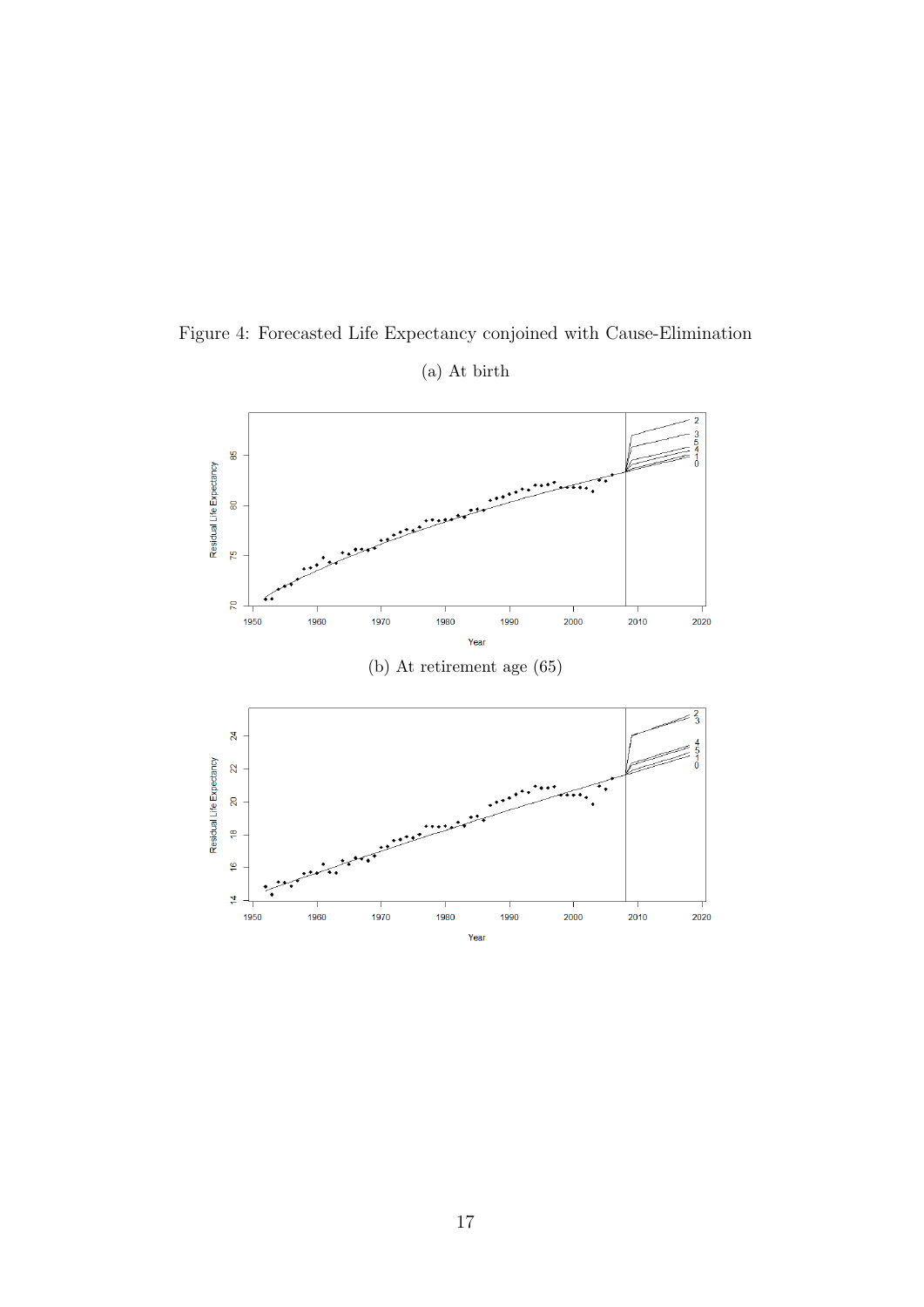<span id="page-18-5"></span><span id="page-18-3"></span>quantify the impact of cause-elimination or shocks on mortality metrics such as life expectancy, since the model provides an intuitive framework for any combination of shocks on the various considered causes. Given the accessibility of this modelling framework, it can readily be used in practice and broaden the perspective offered by currently used methods. Finally, the framework allows for a straightforward implementation of information with respect to known links between the various causes; although such links are not investigated in this paper.

<span id="page-18-8"></span><span id="page-18-4"></span>Treating time as a continuous covariate is appealing since it avoids time-series analysis for forecasting purposes, making projections a trivial exercise. However, as with any form of forecasting, the implications of projections must be carefully evaluated. Thus, a shift from continuous to categorical time is worthy of exploration, and must be carefully considered to avoid violating the law of parsimony.

## <span id="page-18-12"></span>Acknowledgements

<span id="page-18-10"></span><span id="page-18-6"></span>The authors would like to acknowledge the financial support of ARC Linkage Grant Project LP0883398 Managing Risk with Insurance and Superannuation as Individuals Age with industry partners PwC, APRA and the World Bank as well as the support of the Australian Research Council Centre of Excellence in Population Ageing Research (project number CE110001029).

## <span id="page-18-0"></span>References

- <span id="page-18-7"></span>Anderson, R. N. (1999). US decennial life tables: 1989-91. United States life tables eliminating certain causes of death. *DHHS Publication No (PHS) 99-1150-4* ,  $1(4).$
- <span id="page-18-1"></span>Bayo, F. (1968). Life tables: 1959-61. United States life tables by causes of death: 1959-61. *Public Health Service Publication No 1252* , 1(6).
- Booth, H. and Tickle, L. (2008). Mortality modelling and forecasting: A review of methods. *Annals of Actuarial Science*, 3, 3–43.
- <span id="page-18-13"></span>Booth, H., Maindonald, J., and Smith, L. (2001). Age-time interactions in mortality projection: Applying Lee-Carter to Australia. *Working Papers in Demography*, 85, 2–28.
- <span id="page-18-9"></span>Borooah, V. K. (2002). *Logit and Probit: Ordered and Multinominal Models.* Thousand Oaks, CA: Sage Publications.
- <span id="page-18-2"></span>Bowers, N., Gerber, H., Hickman, J., Jones, D., and Nesbitt, C. (1986). *Actuarial Mathematics*. Society of Actuaries.
- <span id="page-18-11"></span>Bradshaw, D., Groenewald, P., Laubscher, R., Nannan, N., Nojilana, B., Norman, R., Pieterse, D., and Schneider, M. (2003). Initial burden of disease estimates for South Africa, 2000. Technical report, Burden of Disease Research Unit.
- Cairns, A. J. G., Blake, D., Dowd, K., Coughlan, G. D., Epstein, D., and Khalaf-Allah, M. (2011). Mortality density forecasts: an analysis of six stochastic mortality models. *Insurance: Mathematics and Economics*, 48(3), 335–367.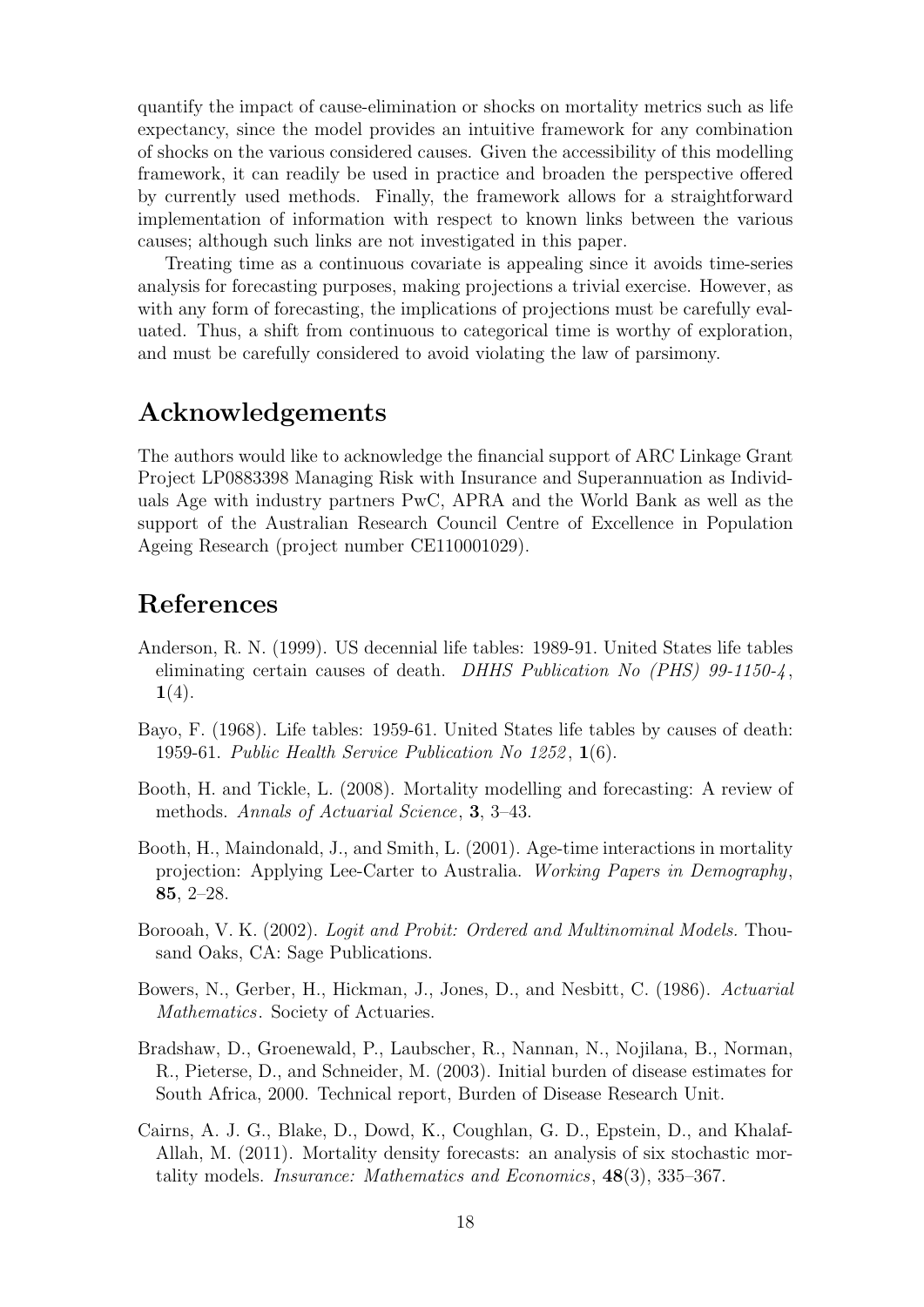- <span id="page-19-13"></span>Carriere, J. F. (1994). Dependent decrement theory. *Transactions, Society of Actuaries*, 46, 45–65.
- <span id="page-19-4"></span>Caselli, G. (1996). Future longevity among the elderly. In G. Caselli and A. D. Lopez, editors, *Health and Mortality among Elderly Populations*, pages 235–265. Clarendon Press Oxford.
- <span id="page-19-12"></span>Caselli, G., Vallin, J., and Marsili, M. (2006). How useful are the causes of death when extrapolating mortality trends. An update. *Social Insurance Studies from the Swedish Social Insurance*, 4.
- <span id="page-19-1"></span>Chiang, C. L. (1968). *Introduction to Stochastic Process in Biostatistics*. John Wiley and Sons, New York.
- <span id="page-19-6"></span>Chiang, C. L. (1984). *The Life Table and its Applications*. Malabar: Robert E Krieger Publishing Company.
- <span id="page-19-8"></span>Curtin, L. R. and Armstrong, R. J. (1988). US decennial life tables: 1979-81. United States life tables eliminating certain causes of death. *DHHS Publication No (PHS) 88-1150-2* , 1(2).
- <span id="page-19-0"></span>Dimitrova, D. S., Haberman, S., and Kaishev, V. K. (2013). Dependent competing risks: Cause elimination and its impact on survival. *Insurance: Mathematics and Economics*, 53(2), 464–477.
- <span id="page-19-11"></span>Eberstein, I. W., Nam, C. B., and Hummer, R. A. (1990). Infant mortality by cause of death: Main and interaction effects. *Demography*, 27(3), 413–430.
- <span id="page-19-2"></span>Elandt-Johnson, R. C. (1976). Conditional failure time distributions under competing risk theory with dependent failure times and proportional hazard rates. *Scandinavian Actuarial Journal*, 1976(1), 37–51.
- <span id="page-19-10"></span>Foreman, K. J., Lozano, R., Lopez, A. D., and Murray, C. J. (2012). Modeling causes of death: an integrated approach using CODEm. *Population Health Metrics*, 10(1).
- <span id="page-19-7"></span>Gaille, S. and Sherris, M. (2011). Modeling Mortality with Common Stochastic Long-Run Trends. *The Geneva Papers on Risk and Insurance - Issues and Practice*, 36(4), 595–621.
- <span id="page-19-3"></span>Greville, T. N. E., Bayo, F., and Foster, R. S. (1975). Life tables: 1969-71. United States life tables by causes of death: 1969-71. *DHEW Publication No (HRA) 75-1150* , 1(5).
- <span id="page-19-9"></span>Gutterman, S. and Vanderhoof, I. T. (1998). Forecasting changes in mortality: A search for a law of causes and effects. *North American Actuarial Journal*, 2(4), 135–138.
- <span id="page-19-5"></span>Haberman, S. and Renshaw, A. E. (2011). A comparative study of parametric mortality projection models. *Insurance: Mathematics and Economics*, 48(1), 35–55.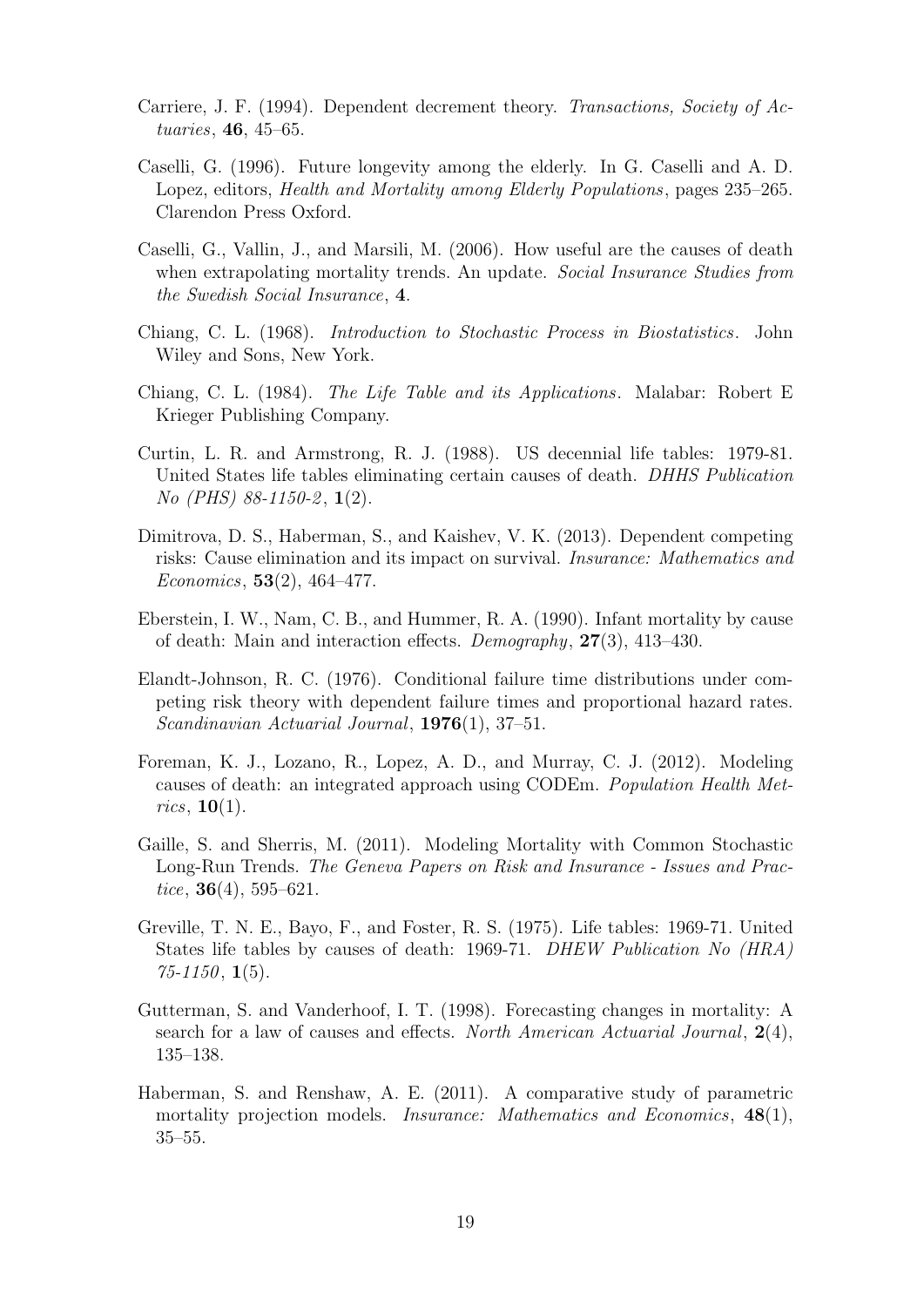- <span id="page-20-7"></span>Heligman, L. and Pollard, J. H. (1980). The age pattern of mortality. *J. Institute of Actuaries*, 107, 49–80.
- <span id="page-20-6"></span>Hougaard, P. (1984). Life table methods for heterogeneous populations: Distributions describing the heterogeneity. *Biometrika*, 71(1), 75–83.
- <span id="page-20-8"></span>Human Mortality Database (2012). University of California, Berkeley (USA), and Max Planck Institute for Demographic Research (Germany). Available at [www.](www.mortality.org) [mortality.org](www.mortality.org) or <www.humanmortality.de>.
- <span id="page-20-10"></span><span id="page-20-5"></span>Johnson, H. L., Liu, L., Fischer-Walker, C., and Black, R. E. (2010). Estimating the distribution of causes of death among children age 1-59 months in highmortality countries with incomplete death certification. *International Journal of Epidemiology*, 39, 1103–1114.
- <span id="page-20-3"></span>Kaishev, V. K., Dimitrova, D. S., and Haberman, S. (2007). Modelling the joint distribution of competing risks survival times using copula functions. *Insurance: Mathematics and Economics*, 41(3), 339–361.
- <span id="page-20-13"></span>Keyfitz, N. (1977). What difference would it make if cancer were eradicated? An examination of the Taeuber Paradox. *Demography*, 14(4), 411–418.
- <span id="page-20-0"></span>Lawn, J. E., Wilczynska-Ketende, K., and Cousens, S. N. (2006). Estimating the causes of 4 million neonatal deaths in the year 2000. *International Journal of Epidemiology*, 35, 706–718.
- <span id="page-20-11"></span>Lee, R. D. and Carter, L. R. (1992). Modeling and forecasting U.S. mortality. *J. American Statistical Association*, 87, 659–671.
- <span id="page-20-12"></span>Liu, L., Johnson, H. L., Cousens, S., Perin, J., Scott, S., Lawn, J. E., Rudan, I., Campbell, H., Cibulskis, R., Li, M., Mathers, C., and Black, R. E. (2012). Global, regional, and national causes of child mortality: an updated systematic analysis for 2010 with time trends since 2000. *The Lancet*, 379, 2151–2161.
- <span id="page-20-1"></span>LIWMPC Longevity Research Group (2010). LIWMPC Longevity Research Group Update 2010. *The Institute of Actuaries Australia*.
- <span id="page-20-14"></span>Lo, S. and Wilke, R. A. (2010). A copula model for dependent competing risks. *Journal of the Royal Statistical Society: Series C (Applied Statistics)*, 59(2), 359–376.
- <span id="page-20-9"></span>Manton, K. G. (1986). Past and future life expectancy increases at later ages: Their implications for the linkage of morbidity, disability, and mortality. *Journal of Gerontology*, 41(5), 672–681.
- <span id="page-20-2"></span>Manton, K. G. (1991). The dynamics of population aging: Demography and policy analysis. *The Milbank Quaterly*, 69(2), 309–338.
- <span id="page-20-4"></span>Manton, K. G. and Myers, G. C. (1987). Recent trends in multiple-caused mortality 1968 to 1982: Age and cohort components. *Population Research and Policy Review*, 6, 161–176.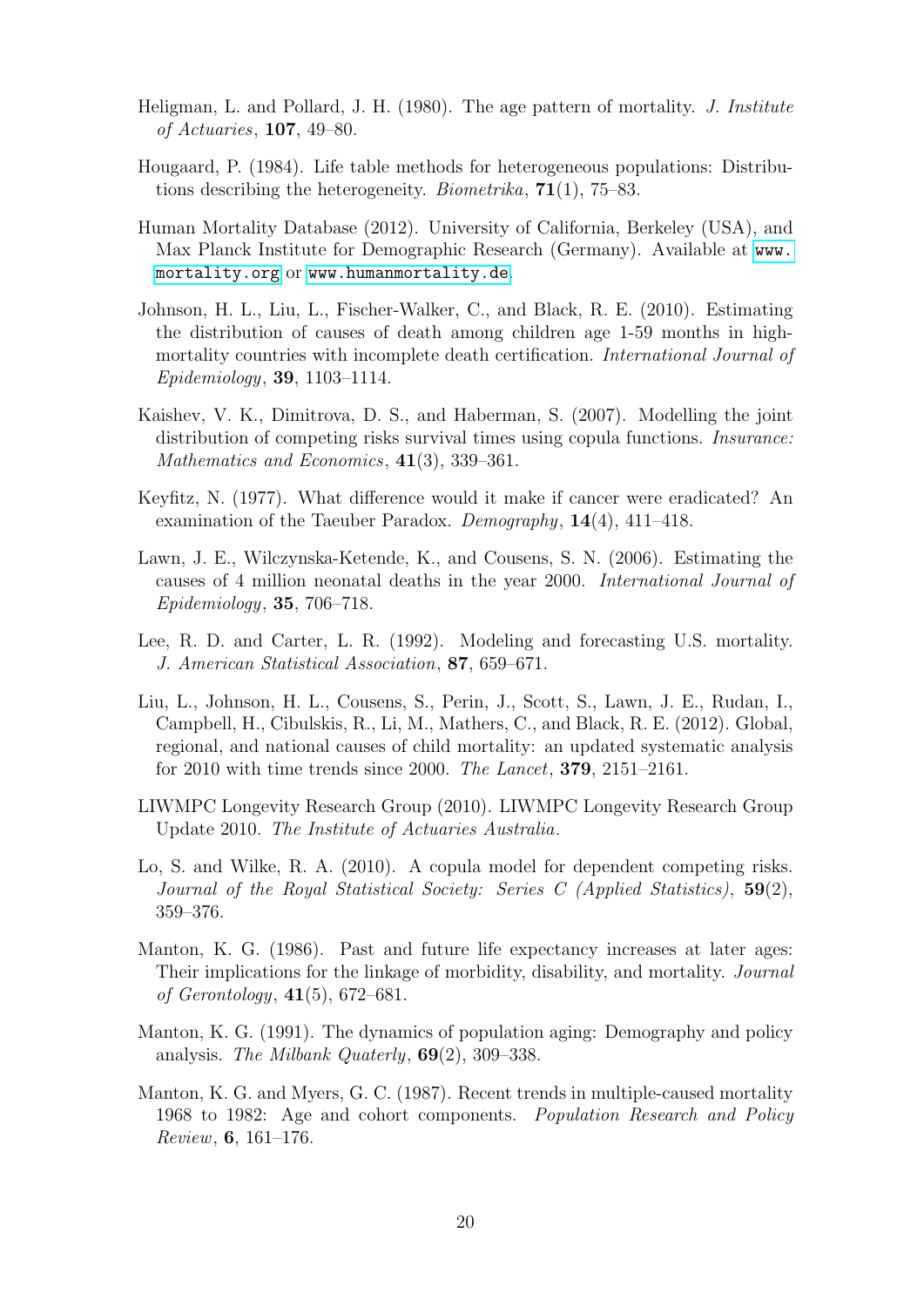- <span id="page-21-6"></span>Manton, K. G. and Poss, S. S. (1979). Effects of dependency among causes of death for cause elimination life table strategies. *Demography*, 16(2), 313–327.
- <span id="page-21-0"></span>Manton, K. G., Tolley, H. D., and Poss, S. S. (1976). Life table techniques for multiple-cause mortality. *Demography*, 13(4), 541–564.
- Manton, K. G., Stallard, E., and Poss, S. S. (1980a). Estimates of U.S. multiple cause life tables. *Demography*, 17(1), 85–102.
- <span id="page-21-5"></span>Manton, K. G., Patrick, C. H., and Stallard, E. (1980b). Mortality model based on delays in progression of chronic diseases: Alternative to cause elimination model. *Public Health Report*, 95(6), 580–588.
- <span id="page-21-2"></span>Manton, K. G., Stallard, E., and Vaupel, J. W. (1986). Alternative models for the heterogeneity of mortality risks among the aged. *Journal of the American Statistical Association*, 81(395), 635–644.
- <span id="page-21-8"></span>McNown, R. and Rogers, A. (1992). Forecasting cause-specific mortality using time series methods. *International Journal of Forecasting*, 8, 413–432.
- <span id="page-21-1"></span>Menard, S. (2002). *Applied Logistic Regression Analysis*. Thousand Oaks, CA: Sage Publications.
- <span id="page-21-7"></span>Murray, C. J., Kulkarni, S. C., and Ezzati, M. (2006). Understanding the coronary heart disease versus total cardiovascular mortality paradox: A method to enhance the comparability of cardiovascular death statistics in the United States. *Circulation*.
- <span id="page-21-4"></span>Olshansky, S. J. (1987). Simultaneous/muliple cause-delay (SIMCAD): An epidemiological approach to projecting mortality. *Journal of Gerontology*, 42(4), 358–365.
- <span id="page-21-3"></span>Olshansky, S. J. (1988). On forecasting mortality. *The Milbank Quaterly*, 66(3), 482–530.
- <span id="page-21-9"></span>Park, Y., Choi, J. W., and Lee, D.-H. (2006). A parametric approach for measuring the effect of the 10th revision of the international classification of diseases. *Journal of the Royal Statistical Society. Series C (Applied Statistics)*, 55(5), 677–697.
- <span id="page-21-11"></span>Pitacco, E., Denuit, M., Haberman, S., and Olivieri, A. (2009). *Modelling Longevity Dynamics for Pensions and Annuity Business*. Oxford University Press.
- <span id="page-21-10"></span>Prentice, R. L., Kalbfleisch, J. D., Peterson, A. V., Flournoy, N., Farewell, V. T., and Breslow, N. E. (1978). The analysis of failure times in the presence of competing risks. *Biometrics*, 34, 541–554.
- Richards, S. J. (2009). Selected issues in modelling mortality by cause and in small populations. *British Actuarial Journal*, 15, 267–283.
- Rogers, A. and Gard, K. (1991). Applications of the Heligman/Pollard model mortality schedule. *Population Bulletin of the United Nations*, 30, 79–105.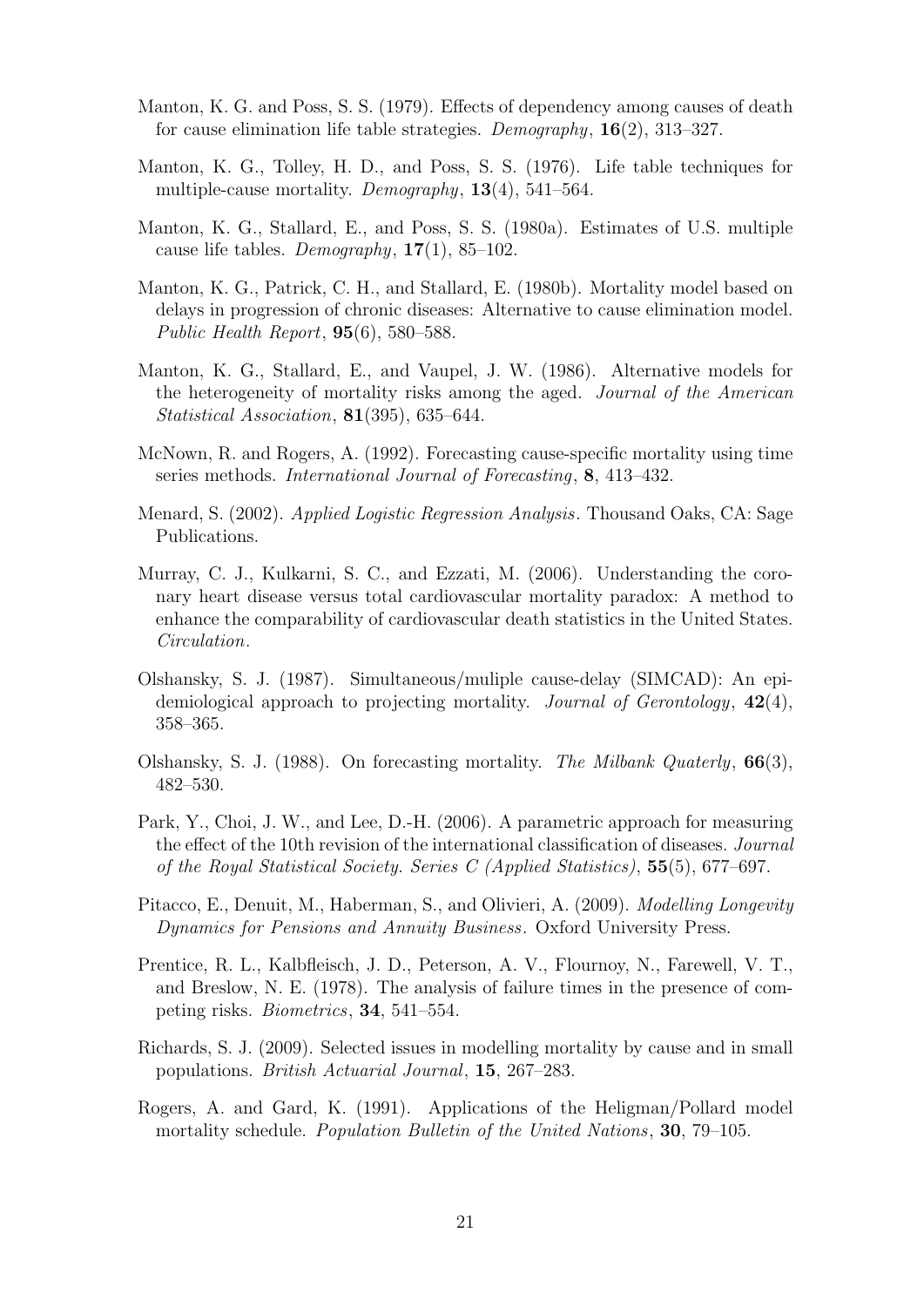- Rosén, M. (2006). Forecasting life expectancy and mortality in Sweden–some comments on methodological problems and potential approaches. Technical Report 4, Social Insurance Studies from the Swedish Social Insurance.
- Shahraz, S., Bhalla, K., Lozano, R., Bartels, D., and Murray, C. J. L. (2012). Improving the quality of road injury statistics by using regression models to redistribute ill-defined events. *Injury Prevention*.
- Tabeau, E., Ekamper, P., Huisman, C., and Bosch, A. (1999). Improving overall mortality forecasts by analysing cause-of-death, period and cohort effects in trends. *European Journal of Population*, 15, 153–183.
- Tabeau, E., Van Den Bergh Jeths, A., and Heathcote, C. (2001). *Forecasting Mortality in Developed Countries. Insights from a Statistical, Demographic and Epidemiological Perspective*. Kluwer Academic Publishers, Dordrecht.
- Tsai, S. P., Lee, E. S., and Hardy, R. J. (1978). The effect of a reduction in leading causes of death: Potential gains in life expectancy. *American Journal of Public Health*, 68(10), 966–971.
- Tuljapurkar, S. (1998). Forecasting mortality change: Questions and assumptions. *North American Actuarial Journal*, 2(4), 127–134.
- Vaupel, J. W. and Yashin, A. I. (1983). The deviant dynamics of death in heterogeneous populations. Technical Report RR-83-001, International Institute for Applied Systems Analysis (IIASA).
- Wilmoth, J. R. (1995). Are mortality projections always more pessimistic when disaggregated by cause of death? *Mathematical Population Studies*, 5(4), 293– 319.
- Wilmoth, J. R. (1996). Mortality projections for Japan: A comparison of four methods. In G. Caselli and A. D. Lopez, editors, *Health and Mortality among Elderly Populations*, pages 266–287. Clarendon Press Oxford.
- Wong-Fupuy, C. and Haberman, S. (2004). Projecting mortality trends: Recent developments in the United Kingdom and the United States. *North American Actuarial Journal*, 8(2), 56–83.
- World Health Organization (2012). WHO Mortality Database. [http://www.who.](http://www.who.int/whosis/mort/download/en/index.html) [int/whosis/mort/download/en/index.html](http://www.who.int/whosis/mort/download/en/index.html).

## A A Comparison of Annual and Instantaneous Mortality

We prove Inequality [\(5\)](#page-9-0) from Section [3.2](#page-8-0) by using Newton's generalized binomial theorem. For  $0 < a, b < 1$ , we have

$$
(1-b)^a = 1 - ab + \frac{a(a-1)}{2}b^2 - \frac{a(a-1)(a-2)}{3 \cdot 2}b^3 + \dots,
$$
  

$$
(1-a)^b = 1 - ab + \frac{b(b-1)}{2}a^2 - \frac{b(b-1)(b-2)}{3 \cdot 2}a^3 + \dots,
$$